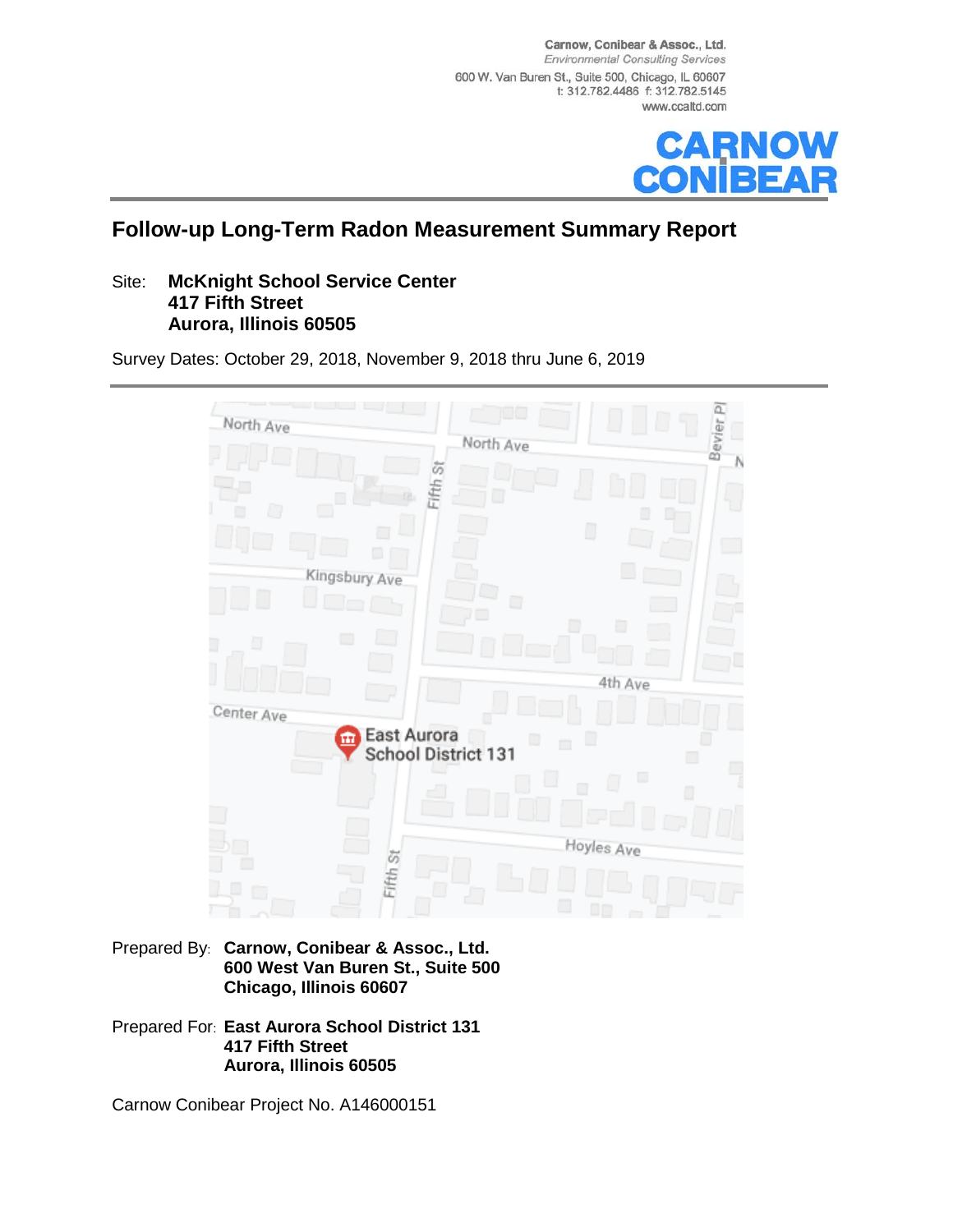Carnow, Conibear & Assoc., Ltd. **Environmental Consulting Services** 600 W. Van Buren St., Suite 500, Chicago, IL 60607 t: 312.782.4486 f: 312.782.5145 www.ccaltd.com



## **Follow-up Long-Term Radon Measurement Summary Report**

Site: **McKnight School Service Center 417 Fifth Street Aurora, Illinois 60505**

*Surveyed by:*

unitt

Nicole Bennett Industrial Hygiene Specialist

*Report by:*

unett

icole Bennett Industrial Hygiene Specialist

*Reviewed by:*

Derek Lantry Director, Technical Services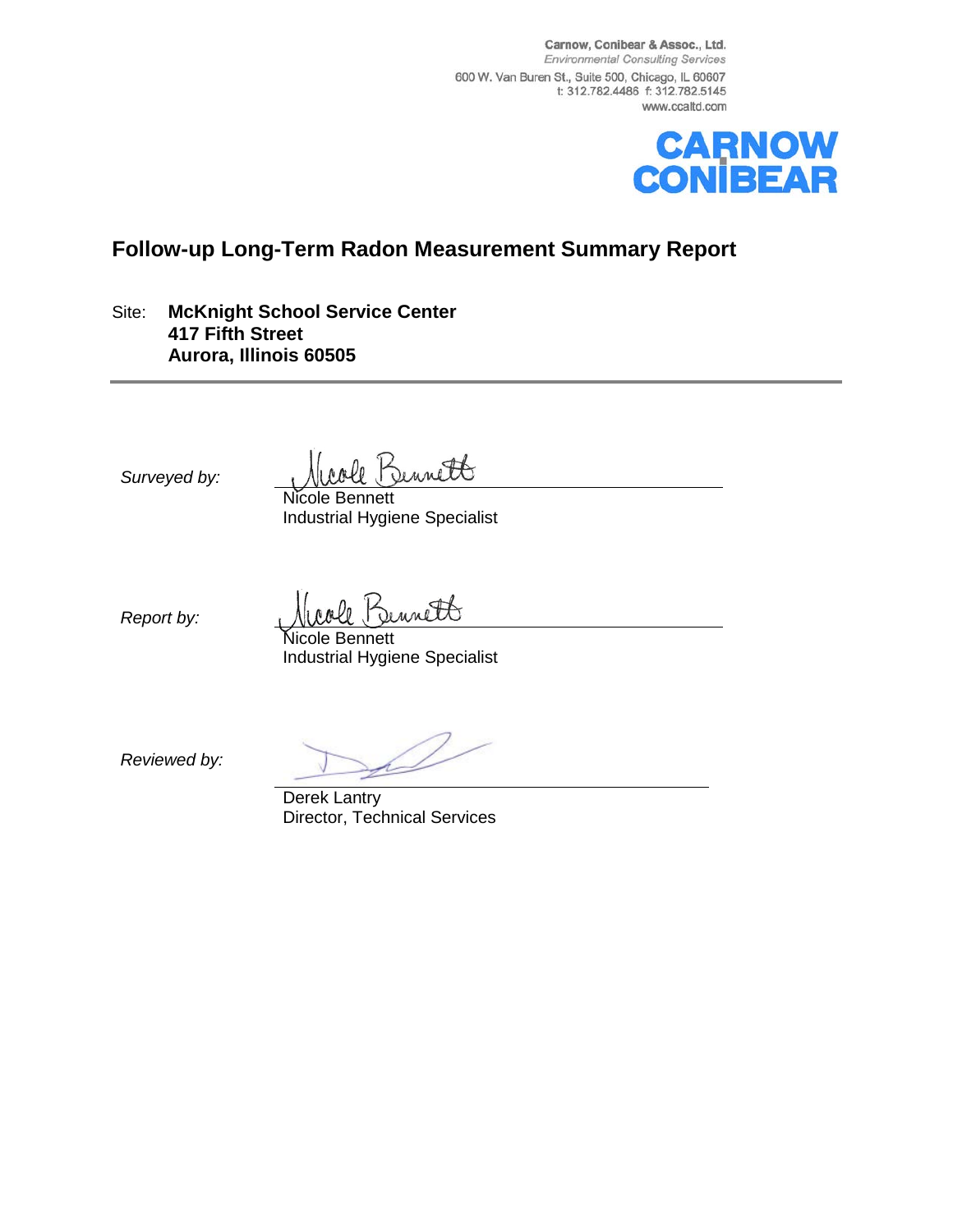# **TABLE OF CONTENTS**

## **SECTION**

| TABLE 1.0 - RADON MEASUREMENT DEVICE RESULTS |  |
|----------------------------------------------|--|
|                                              |  |
|                                              |  |

## **APPENDICES**

| Appendix A Quality Assurance Project Plan                 |
|-----------------------------------------------------------|
| Appendix B Partial Floor Plans - Radon Sampling Locations |
| Appendix C Laboratory Analysis Report                     |
| Appendix D Radon Measurement Professional License         |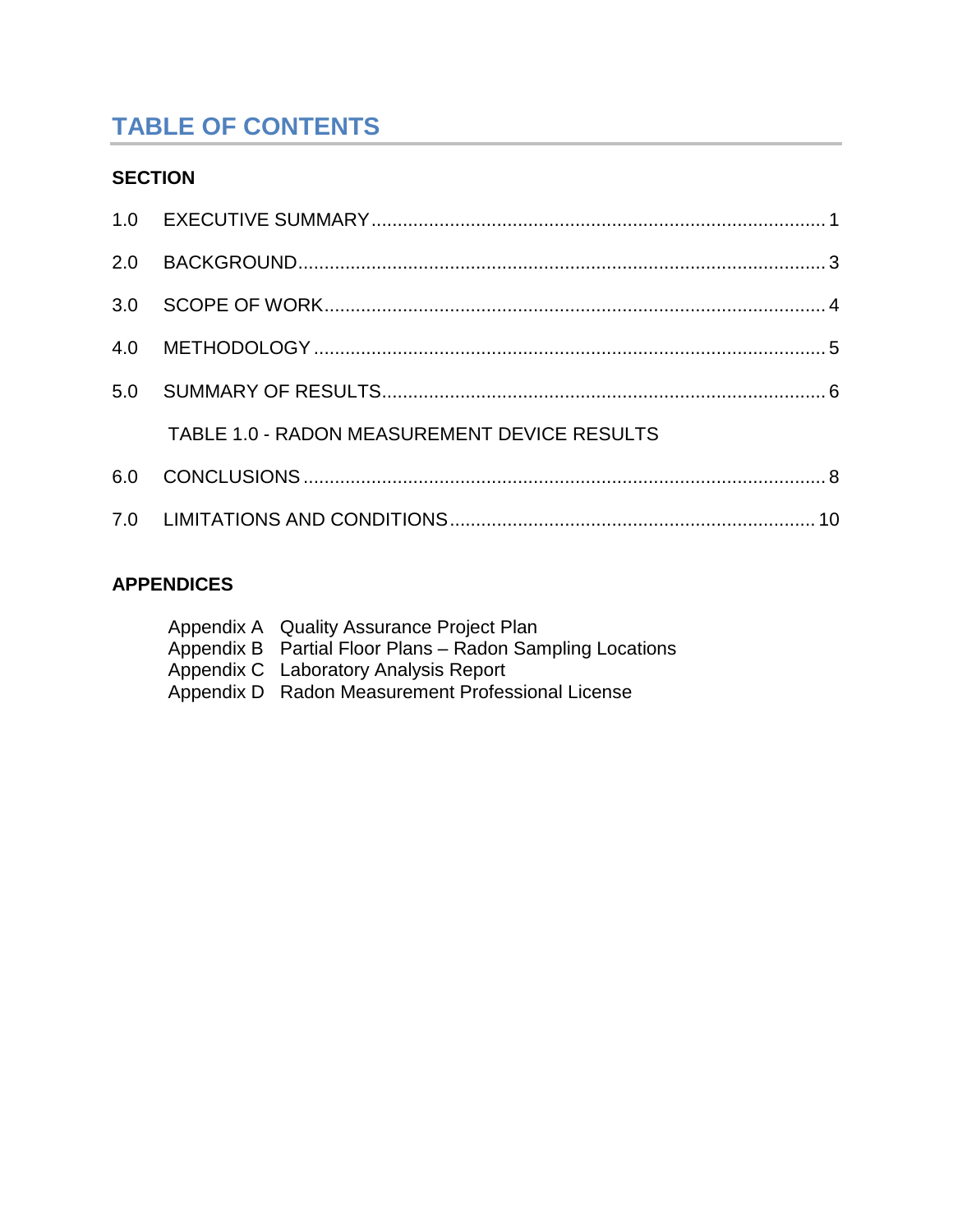## <span id="page-3-0"></span>**1.0 EXECUTIVE SUMMARY**

Carnow, Conibear, & Assoc., Ltd. (Carnow Conibear) was contracted by East Aurora School District 131 to perform follow-up long-term radon sampling at McKnight School Service Center located in Aurora, Illinois. Previous short-term radon testing identified areas within the school exceeding the EPA recommended action level of 4.0 PicoCuries per liter (pCi/L).

The follow-up survey was initiated on October 29, 2018 & November 9, 2018 and completed on June 6, 2019 by Nicole Bennett, an Illinois Emergency Management Agency (IEMA) licensed Radon Measurement Professional (License No. RNI2016213). The scope of work included long-term (90-360 days) radon measurements where previous short-term testing exceeded 4.0 pCi/L. The radon sampling was performed following IEMA and the United States Environmental Protection Agency (USEPA) testing protocols for commercial and school radon measurements, the radon device manufacturer's recommendations, and Carnow Conibear's Quality Assurance Plan.

A total of eighteen (18) radon test devices were deployed including fourteen (14) single devices, three (3) duplicates, and one (1) blank. Alpha-track radon devices manufactured by RSSI were utilized to conduct the radon survey. Radon measurement results ranged from 3.0 to 6.3 picocuries per liter (pCi/L). The radon measurement results indicate that seven (7) locations were above the EPA recommended action level of 4.0 pCi/L during the time of the test. The average indoor radon concentrations are 1.3 pCi/L nationwide and 2.6 pCi/L in Illinois. The average outdoor radon concentration is 0.4 pCi/L.

Based on the radon survey results, Carnow Conibear recommends the following:

- Reduce the radon levels in a phased approach utilizing a combination of mitigation techniques including sealing foundation penetrations and cracks, positive pressurization, and subslab depressurization. The phased approach should focus on installing the simplest, most cost-effective technique followed by re-testing to determine effectiveness.
- Contract a qualified mechanical engineer or firm to assess the existing HVAC system and for information on the minimum ventilation standards for indoor air quality. If necessary, determine applicability, feasibility, and cost of modifying and/or installing an HVAC system capable of meeting the American Society of Heating, Refrigeration and Air-Conditioning Engineers (ASHRAE) Standard 62- 1981R "Ventilation for Acceptable Indoor Air Quality" in the dwelling units tested. The USEPA recommends achieving the recommended ventilation standards in conjunction with or in addition to installation of a system for radon reduction in schools and commercial buildings.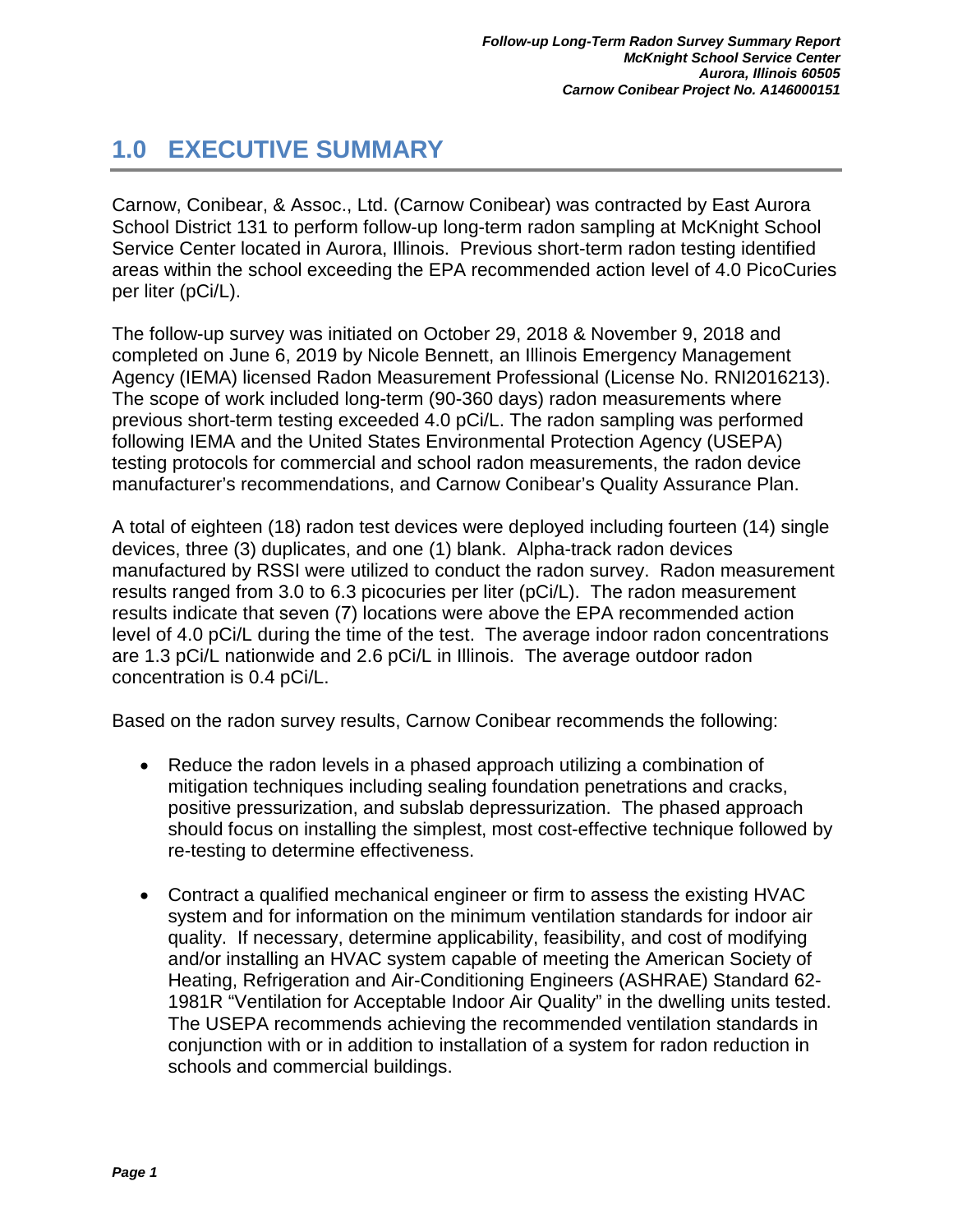- Contract an IEMA licensed radon mitigation professional to design and install a remediation system to reduce radon levels. The radon mitigation professional shall be licensed by the IEMA to conduct radon mitigation in schools and commercial buildings. The radon contractor shall install the mitigation system in accordance with all requirements of 32 Illinois Administrative Code 422. The contractor shall conduct communication tests prior to completing the radon mitigation system to verify the location and quantity of suction points and fans installed is adequate to remove the radon gas. Additionally, the radon contractor shall include in the mitigation design, contingencies for managing any unidentified restricting subslab conditions, i.e. poor subslab permeability, the presence of subslab barriers, etc.
- Conduct post mitigation radon testing to evaluate the radon mitigation system function. The post mitigation testing shall be conducted no sooner than twentyfour (24) hours nor later than thirty (30) days following activation of the mitigation system. The post mitigation radon test shall be conducted by an IEMA licensed radon measurement professional. Routine follow-up radon measurement surveys are recommended every two (2) years at different seasonal times following IEMA and the USEPA testing protocols and the radon device manufacturer's recommendations. Additional testing is also recommended if significant changes are made to the building's structural or mechanical components.

Because building designs, construction, and tenant and operational use patterns vary, it is not always possible to recommend standard mitigation actional that apply to all buildings. Costs for radon reduction are dependent on the extent and levels of radon, building design and construction, and the ability of maintenance personnel or building engineers to participate in the diagnosis and mitigation of the radon problem.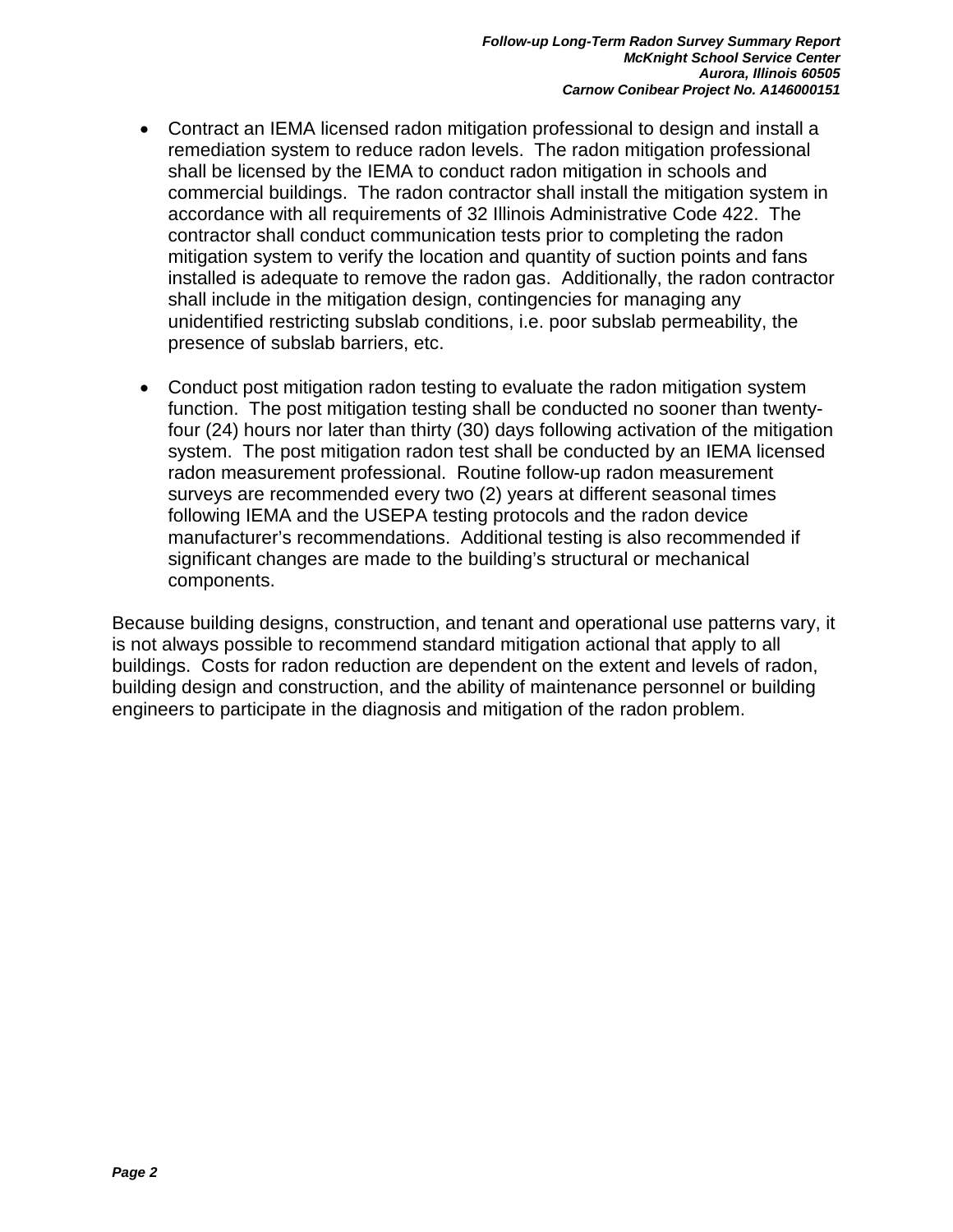## <span id="page-5-0"></span>**2.0 BACKGROUND**

Radon is a naturally occurring, radioactive, colorless, odorless, tasteless gas produced from the decay of uranium and radium found in most soil and rock. Natural soils and rock such as granites, shales, and corals, contaminated soils from uranium processing mills, contaminated building materials, and groundwater water supplies directly from wells are a few common sources of radon. Radon can be found at some level in all indoor and outdoor air. Unlike most airborne contaminants, radon is chemically inert, or chemically inactive. As a result, it is not chemically bound or attached to other materials and can move easily through porous materials or void space.

Typically, most radon gas is generated from the surrounding soil or bedrock, pulled through the soil or rock by air pressure differentials, and enters the structure. However, radon gas can come from water, outside air, or contaminated building materials. The strength of the radon source has the biggest impact on indoor radon concentrations. The route of entry (i.e. through holes in the foundation), the building's ventilation rate, foundation type, and differences in soils beneath the building can affect the indoor radon concentrations.

The primary health effect attributed to radon exposure is lung cancer. The World Health Organization (WHO), the National Academy of Sciences, the US Department of Health and Human Services, and the EPA classify radon as known human carcinogen. The EPA states radon is the largest source of radiation exposure and risk to the general public. When radon and products of radon decay are inhaled, decay can occur while in contact with the lung prior to being expelled. Because radon is chemically inert, most inhaled radon is rapidly exhaled. However, the inhaled decay products are readily deposited in the lungs, release energy in the form of radiation causing lung tissue damage, and consequently increase the risk of lung cancer.

Radon concentrations in air are commonly expressed in picoCuries per liter (pCi/L) in the United States. An EPA national residential radon survey completed in 1991, determined the average indoor radon level is 1.3 pCi/L and the average outdoor level is about 0.4 pCi/L. The National Academy of Sciences' (NAS) latest report on radon, the Biological Effects of Ionizing Radiation (BEIR) VI Report (1999), estimates radon in indoor air causes about 21,000 lung cancer deaths each year in the United States. The EPA states that any level of radon carries some risk, there are no safe levels, and has established an action level of 4.0 pCi/L.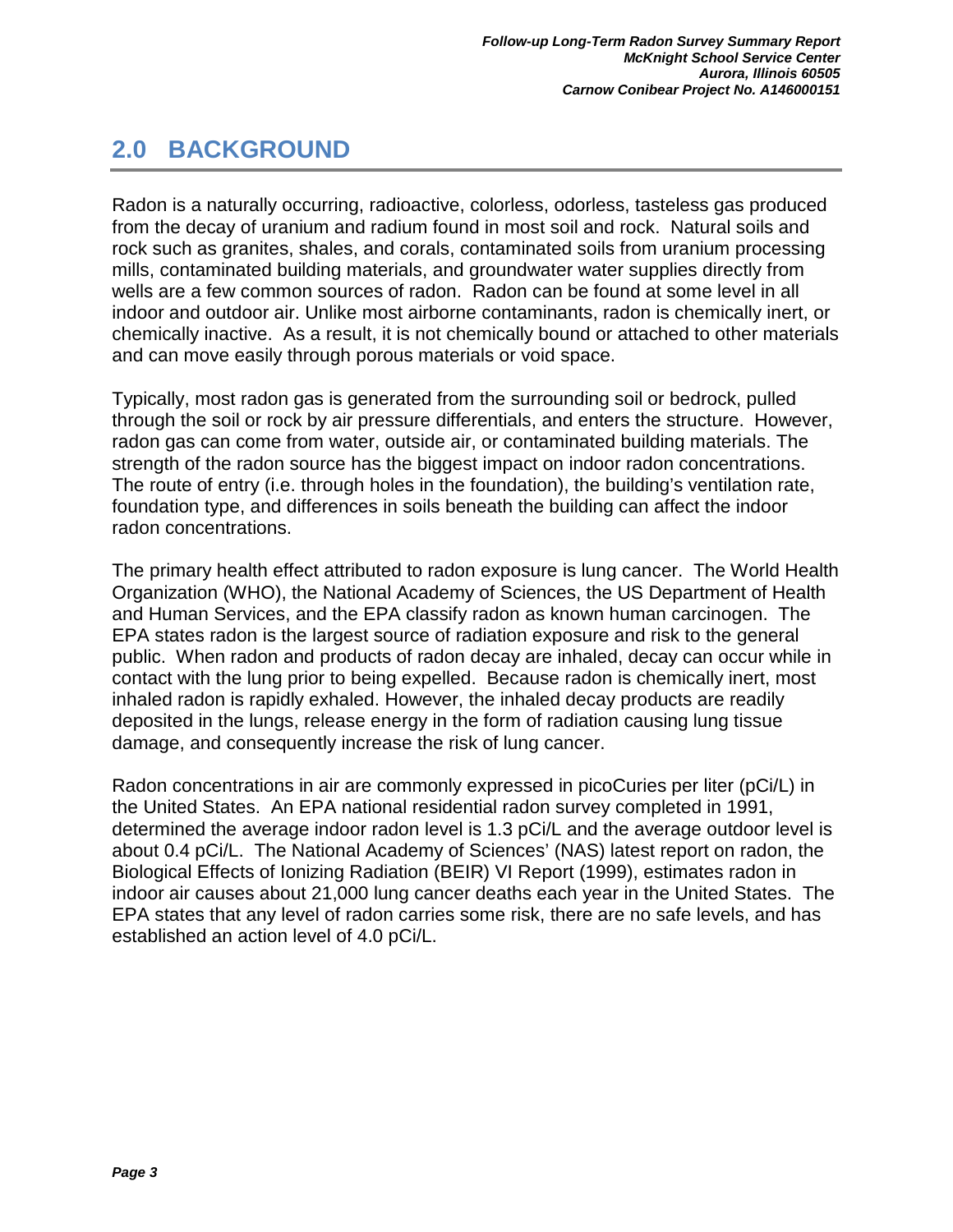## <span id="page-6-0"></span>**3.0 SCOPE OF WORK**

Carnow, Conibear was contracted by contracted by East Aurora School District 131 to perform a long-term follow-up radon measurement survey at McKnight School Service Center, located in Aurora, Illinois.

The scope of work included long-term radon measurements in every room with a shortterm, initial measurement of 4.0 PicoCuries per liter (pCi/L) or greater. The duration of the long-term measurements can range from 90 days to one year. Prior to placement of the radon measurement devices, a Quality Assurance Project Plan (QAPP) was developed and general observations were performed to verify test conditions, identify device placement locations, and determine structural and mechanical building components. The QAPP was created to document and describe the necessary quality assurance procedures, quality control activities, and provide a clear, concise, and complete plan for the radon measurement operations.

Radon test devices were deployed in fourteen (14) locations. In addition, three (3) duplicates and one (1) blank were utilized to measure precision and bias, and ensure quality data. Radon test devices were documented in a permanent log noting the address of the building measured, a diagram of the test area noting the exact locations of all measurement devices deployed, exact start and stop times of the measurement period, a description of the device used and serial number, and the name and IEMA license number of the Radon Measurement Professional. At the end of the measurement period the radon test devices were retrieved, resealed, and mailed to the laboratory for analysis.

The radon measurement results are reported in picoCurie per liter (pCi/L). A picoCurie per liter is 2.22 atomic radon disintegrations per minute for each liter of air. The results of the radon measurements are interpreted to determine the need for additional testing and assess the quality and confidence of the measurement data. Typically, follow-up measurements will be recommended in every room with results greater than 4.0 pCi/L. The recommendation to mitigate elevated levels of radon shall not be based on the initial measurement results.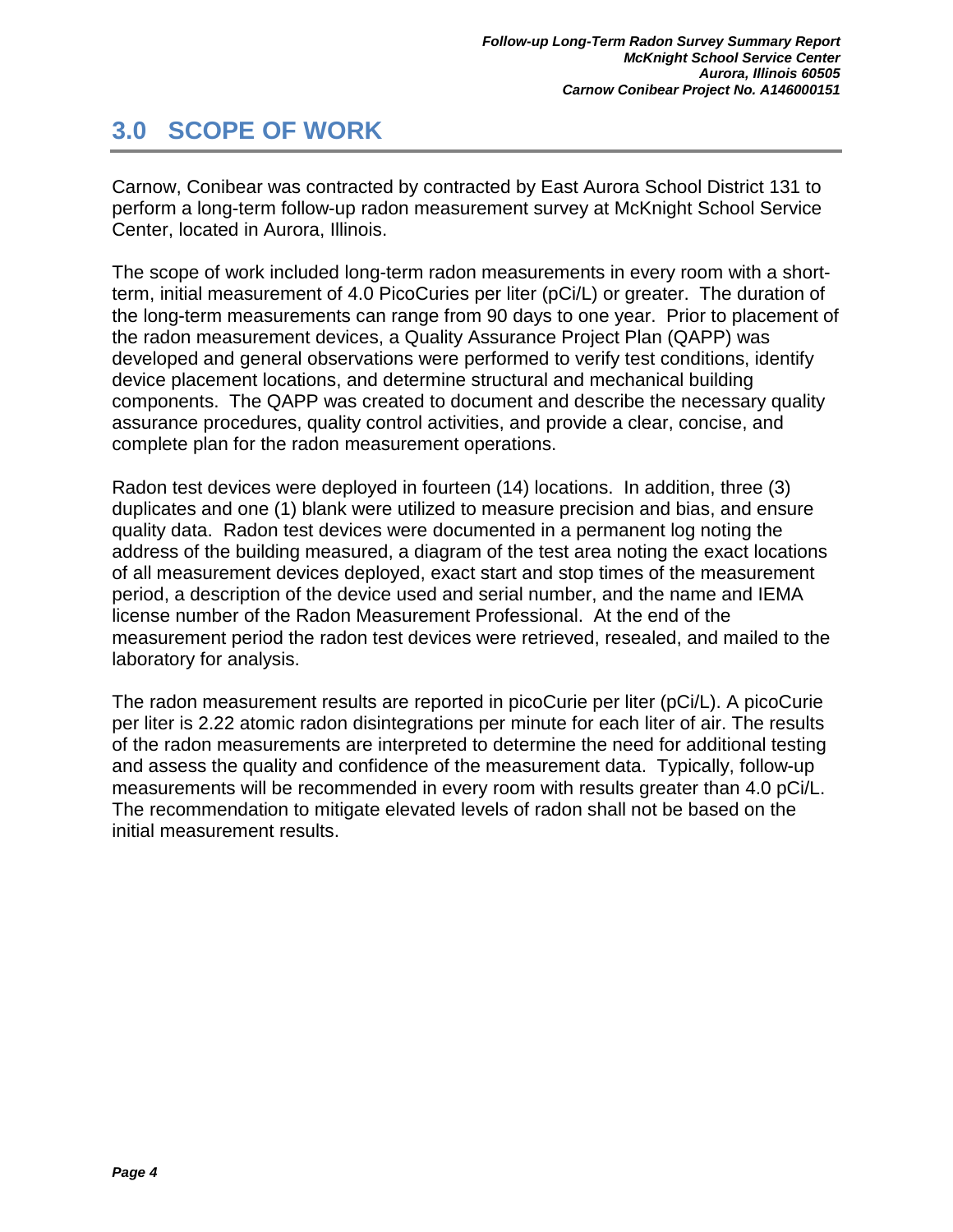## <span id="page-7-0"></span>**4.0 METHODOLOGY**

The radon testing was performed following requirements set forth by the IEMA, USEPA, and Carnow Conibear's Quality Assurance Plan. The radon measurement survey consisted of several phases. The initial phase consisted of preliminary testing protocol, including an explanation of services, instructions to comply with radon testing requirements, the development of the Quality Assurance Project Plan, and determination of the testing period. Next, general observations of the building were performed to verify test conditions, identify device placement locations, and determine structural and mechanical building components.

The measurement phase included the radon testing device placement and retrieval. Alpha-track radon devices manufactured by RSSI were utilized during this radon survey. The alpha-track radon devices are passive radon detection devices. Radon test devices were placed in such a way to limit unintentional interference from building occupants. The measurement devices were placed at least three feet from doors, windows to the outside, at least one foot from exterior walls, at least four feet from heat sources, out of the direct flow of ventilation ducts and sunlight, and suspended in the general breathing zone. Duplicate tests were conducted for a minimum of 10% of the total radon test devices deployed to measure precision. Field blanks were submitted for a minimum of 5% of the total number of radon test devices deployed to measure background gamma radiation. Spike tests are submitted for a minimum of three per 100 radon test devices or a minimum of three per year to measure laboratory accuracy. A total of eighteen (18) radon test devices were deployed including fourteen (14) single devices, three (3) duplicates, and one (1) blank. At the end of the measurement period the radon measurement devices were retrieved, resealed, and delivered to RSSI for analysis. Each RSSI Alpha-track radon gas detector contains a detector element, called a foil. When radon atoms decay inside the detector, they release alpha particles. If the alpha particles strike the foil, they make microscopic tracks in the surface of the foil. When the detector is analyzed, the foil is chemically treated to enlarge the alpha tracks, which are counted on an automated system. The average radon level is calculated from the number of tracks and the number of days the detector was exposed. This level is reported in picocuries per liter (pCi/L). The final phase consisted of interpreting the results and an assessment of the quality and confidence of the measurement data.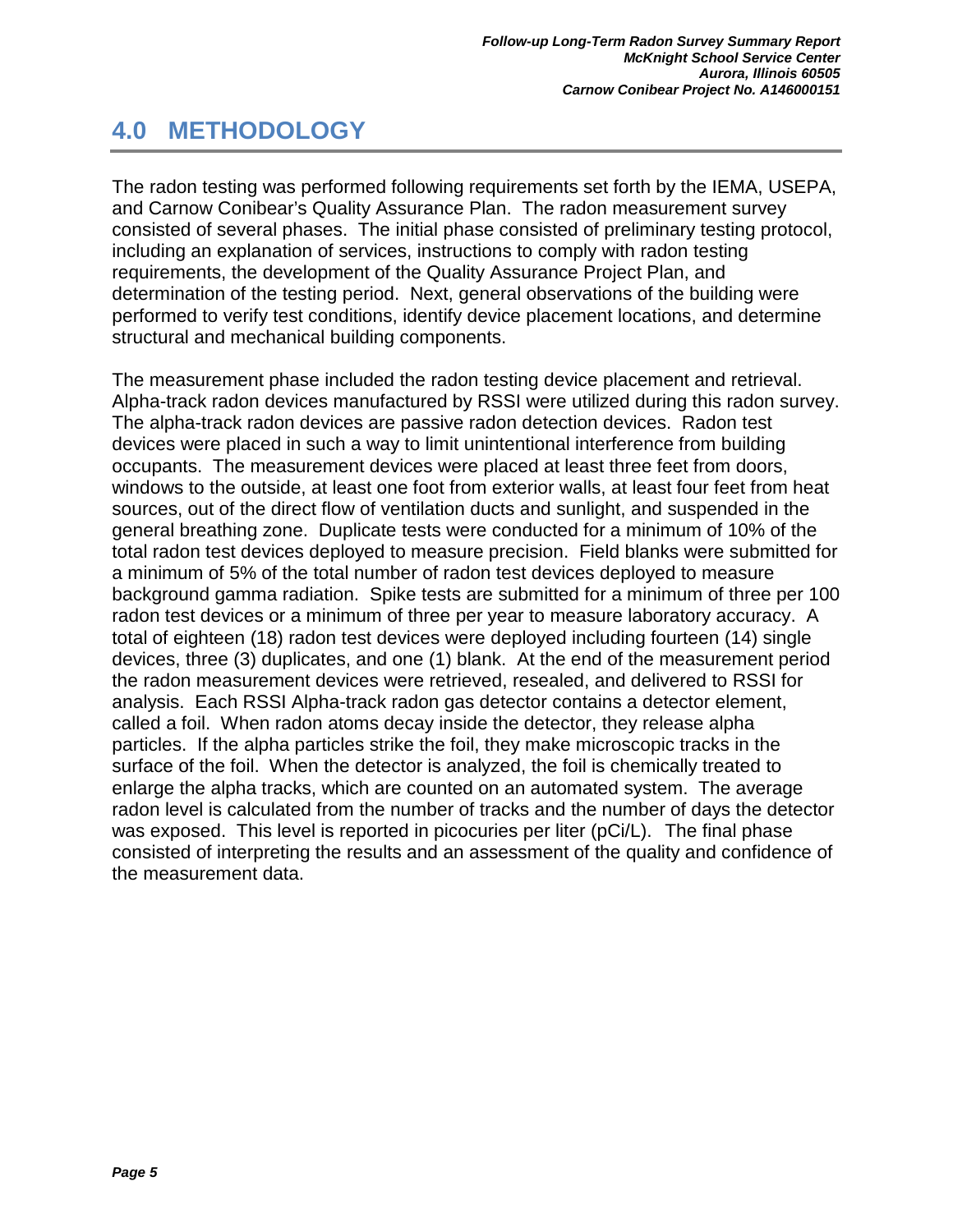## <span id="page-8-0"></span>**5.0 SUMMARY OF RESULTS**

Table 1.0 Radon Measurement Device Results identify all the radon measurement devices deployed and the reported radon results. The radon measurement results are reported in picoCurie per liter (pCi/L).

Radon measurement results ranged from 3.0 to 6.3 pCi/L. The radon measurement results indicate that seven (7) tested locations were above the EPA and IEMA recommended action level of 4.0 pCi/L during the time of the test. No testing abnormalities were noted at the time the devices were retrieved.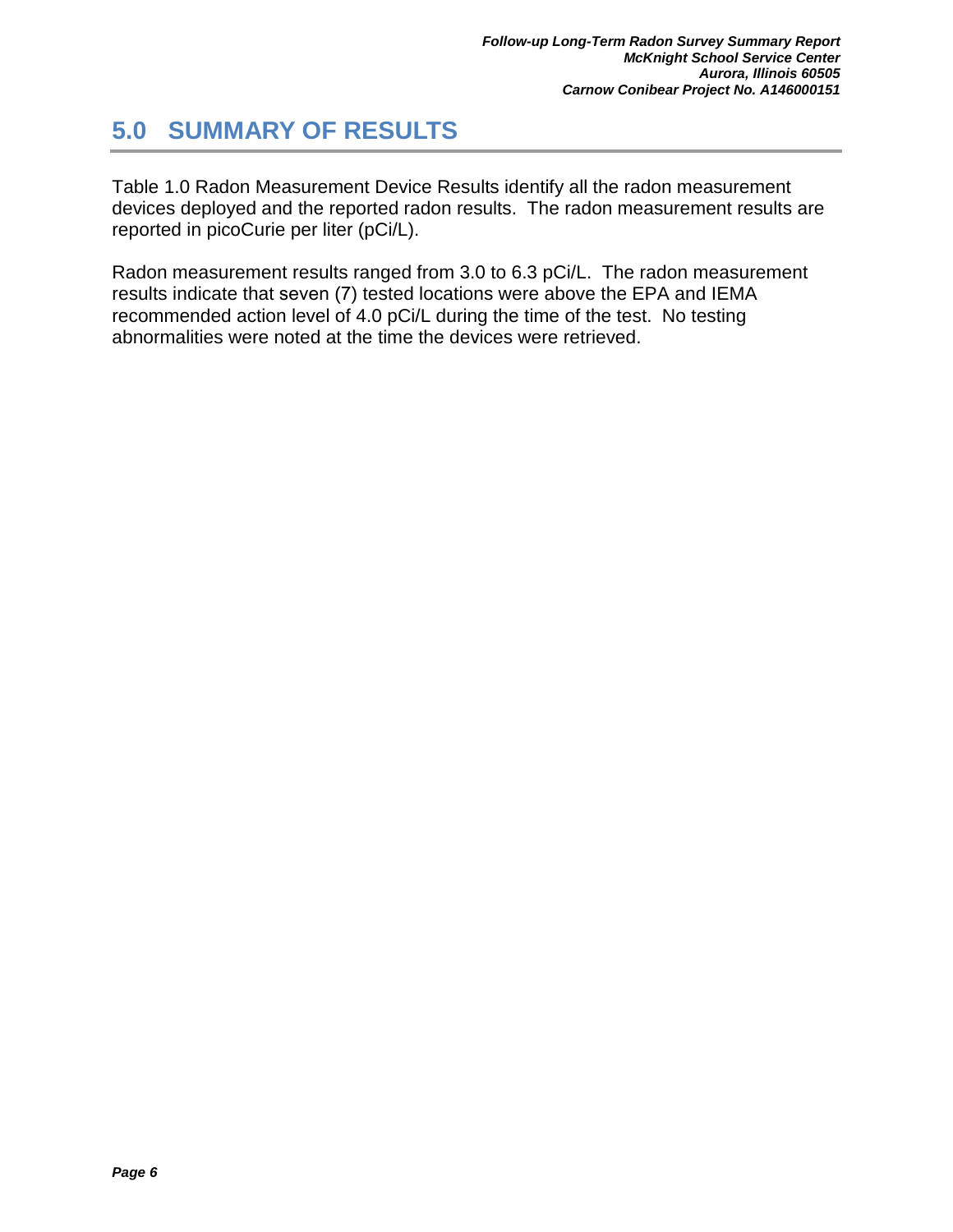#### **Table 1.0 Radon Measurement Device Results McKnight School Service Center 417 Fifth Street Aurora, Illinois 60505**

| <b>Device Location</b> | <b>Device Serial #</b> | <b>Start Date</b> | <b>Start Time</b> | <b>Stop Date</b> | <b>Stop Time</b> | <b>Result</b><br>(pCi/L) | <b>Comments</b>              |
|------------------------|------------------------|-------------------|-------------------|------------------|------------------|--------------------------|------------------------------|
| Room 11                | 375616                 | 10/29/2018        | 5:33 PM           | 6/6/2019         | 11:59 AM         | 3.2                      | Initial result = $4.8$ pCi/L |
| Room 12                | 375617                 | 10/29/2018        | 5:38 PM           | 6/6/2019         | 11:59 AM         | 3.0                      | Initial result = $4.0$ pCi/L |
| Lower Level Storage    | 375618                 | 10/29/2018        | 5:57 PM           | 6/6/2019         | 12:08 PM         | 4.8                      | Initial result = $7.3$ pCi/L |
| Room 35B               | 375619                 | 10/29/2018        | 6:00 PM           | 6/6/2019         | 12:05 PM         | 3.5                      | Initial result = $4.1$ pCi/L |
| Room 35B               | 375620                 | 10/29/2018        | 6:00 PM           | 6/6/2019         | 12:05 PM         | 3.4                      | Duplicate                    |
| Room 30                | 375621                 | 10/29/2018        | 6:05 PM           | 6/6/2019         | 12:23 PM         | 4.9                      | Initial result = $4.2$ pCi/L |
| Room 14                | 375622                 | 10/29/2018        | 6:16 PM           | 6/6/2019         | 12:00 PM         | 3.5                      | Initial result = $5.4$ pCi/L |
| Room 13                | 375623                 | 10/29/2018        | 6:21 PM           | 6/6/2019         | 12:00 PM         | 3.9                      | Initial result = $6.1$ pCi/L |
| Room 13                | 375624                 | 10/29/2018        | 6:21 PM           | 6/6/2019         | 12:00 PM         | 3.9                      | Duplicate                    |
| Room 10                | 375625                 | 10/29/2018        | 6:24 PM           | 6/6/2019         | 12:01 PM         | 5.9                      | Initial result = $5.8$ pCi/L |
| Room 10A               | 375626                 | 10/29/2018        | 6:30 PM           | 6/6/2019         | 12:01 PM         | 6.3                      | Initial result = $8.2$ pCi/L |
| Room 10B               | 375627                 | 10/29/2018        | 6:31 PM           | 6/6/2019         | 12:01 PM         | 6.2                      | Initial result = $5.5$ pCi/L |
| Room 9                 | 375628                 | 10/29/2018        | 6:38 PM           | 6/6/2019         | 11:56 AM         | 5.7                      | Initial result = $6.3$ pCi/L |
| Room 9                 | 375629                 | 10/29/2018        | 6:39 PM           | 6/6/2019         | 11:57 AM         | 5.2                      | Initial result = $6.2$ pCi/L |
| Room 31                | 375635                 | 11/9/2018         | 3:30 PM           | 6/6/2019         | 12:04 PM         | 3.9                      | Initial result = $4.4$ pCi/L |
| Room 31                | 375633                 | 11/9/2018         | 3:30 PM           | 6/6/2019         | 12:04 PM         | 3.8                      | Duplicate                    |
| Room 36                | 375634                 | 11/9/2018         | 3:32 PM           | 6/6/2019         | 12:07 PM         | 5.7                      | Initial result = $6.9$ pCi/L |
| Room 32                | 375650                 | 11/9/2018         | 3:35 PM           | 6/6/2019         | 12:08 PM         | 0.2                      | <b>Blank</b>                 |

The EPA and IEMA recommended radon action level is 4.0 pCi/L.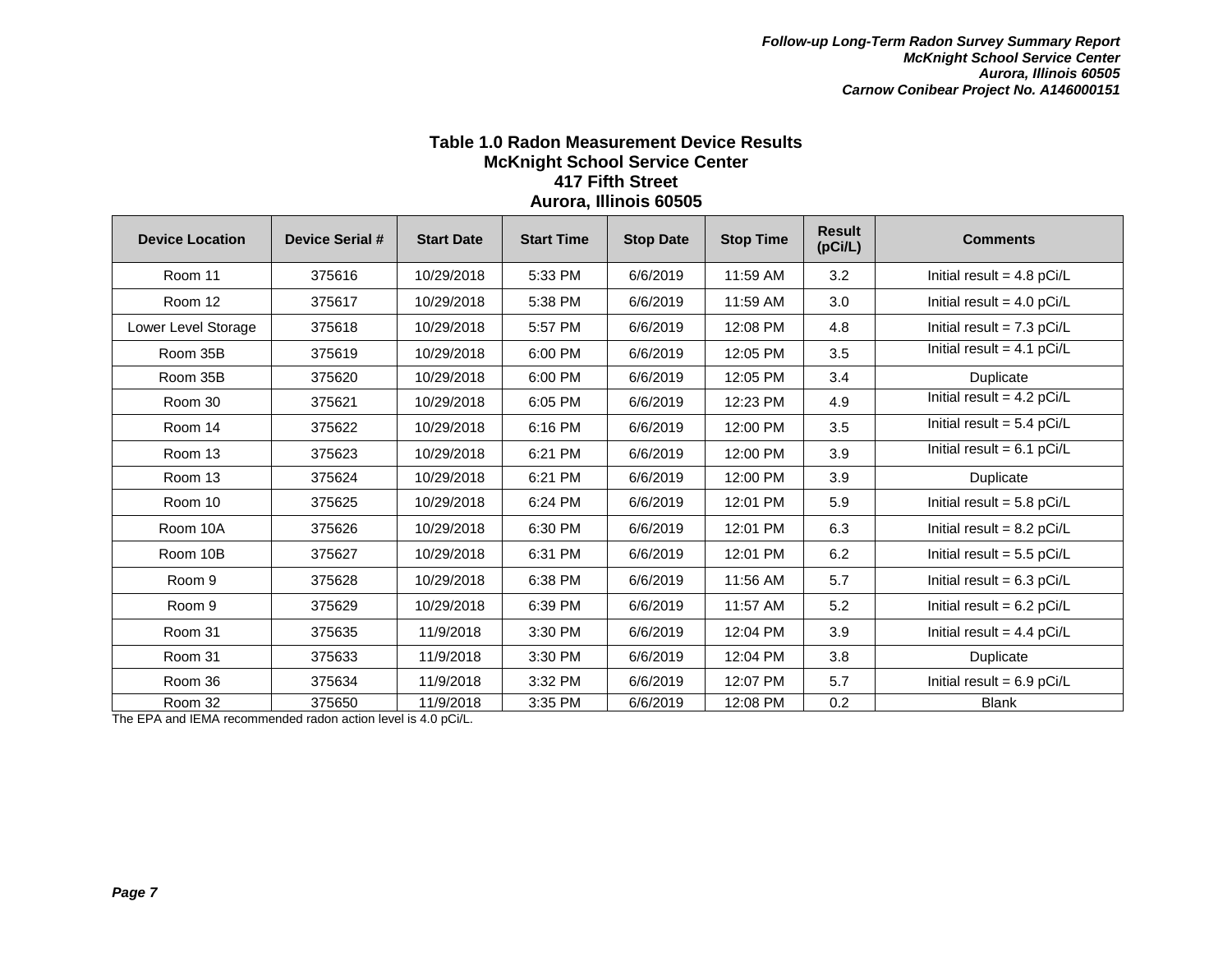## <span id="page-10-0"></span>**6.0 CONCLUSIONS**

Carnow, Conibear, & Assoc., Ltd. (Carnow Conibear) was contracted by East Aurora School District 131 to perform a follow-up long-term radon sampling at McKnight School Service Center, located in Aurora, Illinois. The survey was initiated on October 29, 2018 & November 9, 2018 and completed on June 6, 2019 by Nicole Bennett, an Illinois Emergency Management Agency (IEMA) licensed Radon Measurement Professional (License No. RNI2016213). The scope of work included long-term (>90 days) radon measurements performed in rooms with a short-term, initial measurement of 4.0 PicoCuries per liter (pCi/L) or greater. The radon sampling was performed following IEMA and the United States Environmental Protection Agency (USEPA) testing protocols for commercial and school radon measurements, the radon device manufacturer's recommendations, and Carnow Conibear's Quality Assurance Plan.

A total of eighteen (18) radon test devices were deployed including fourteen (14) single devices, three (3) duplicates, and one (1) blank. Alpha-track radon devices manufactured by RSSI were utilized to conduct the radon survey. Radon measurement results ranged from 3.0 to 6.3 picocuries per liter (pCi/L). The radon measurement results indicate that seven (7) locations were above the EPA recommended action level of 4.0 pCi/L during the time of the test. The average indoor radon concentrations are 1.3 pCi/L nationwide and 2.6 pCi/L in Illinois. The average outdoor radon concentration is 0.4 pCi/L.

Based on the radon survey results, Carnow Conibear recommends the following:

- Reduce the radon levels in a phased approach utilizing a combination of mitigation techniques including sealing foundation penetrations and cracks, positive pressurization, and subslab depressurization. The phased approach should focus on installing the simplest, most cost-effective technique followed by re-testing to determine effectiveness.
- Contract a qualified mechanical engineer or firm to assess the existing HVAC system and for information on the minimum ventilation standards for indoor air quality. If necessary, determine applicability, feasibility, and cost of modifying and/or installing an HVAC system capable of meeting the American Society of Heating, Refrigeration and Air-Conditioning Engineers (ASHRAE) Standard 62- 1981R "Ventilation for Acceptable Indoor Air Quality" in the dwelling units tested. The USEPA recommends achieving the recommended ventilation standards in conjunction with or in addition to installation of a system for radon reduction in schools and commercial buildings.
- Contract an IEMA licensed radon mitigation professional to design and install a remediation system to reduce radon levels. The radon mitigation professional shall be licensed by the IEMA to conduct radon mitigation in schools and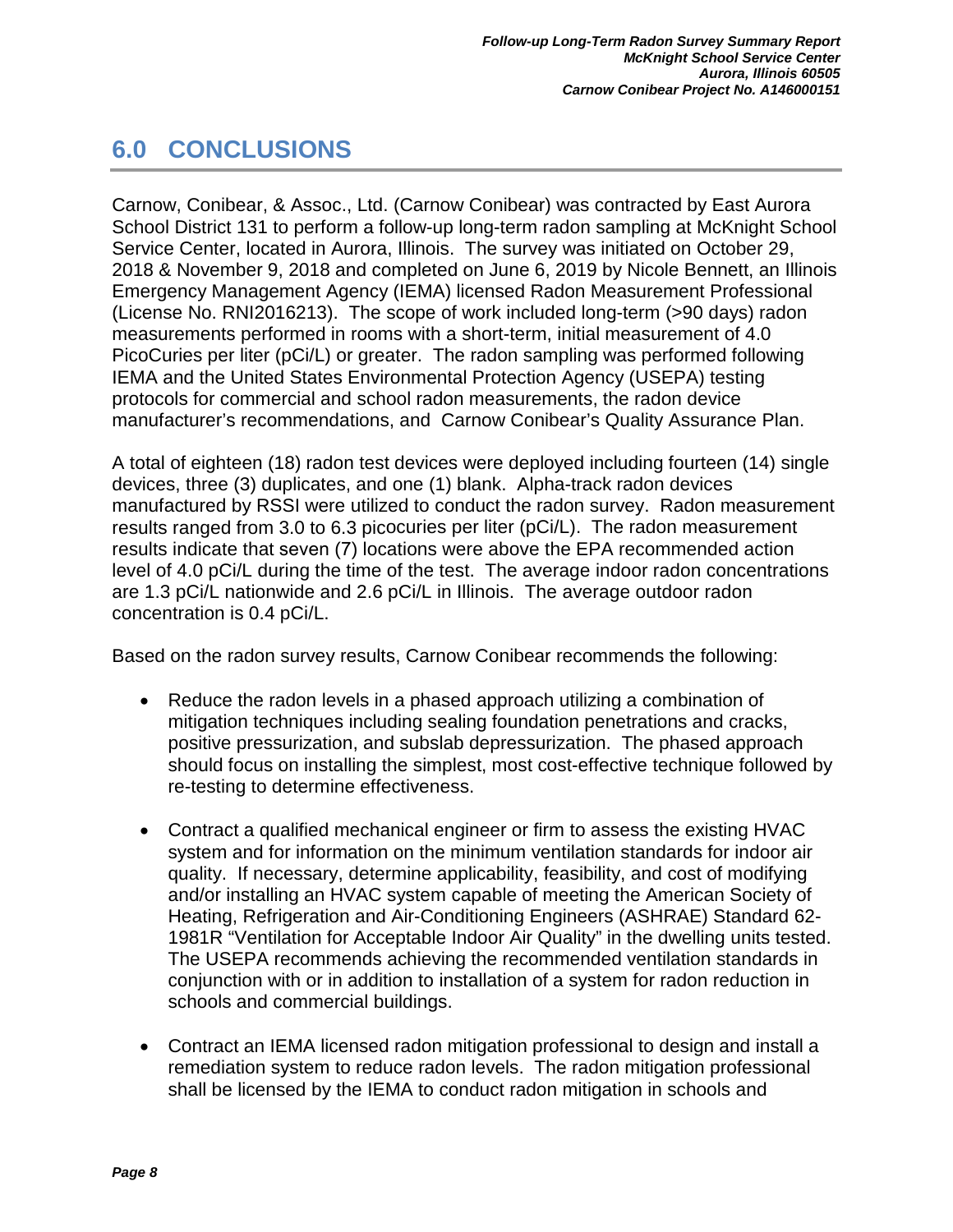commercial buildings. The radon contractor shall install the mitigation system in accordance with all requirements of 32 Illinois Administrative Code 422. The contractor shall conduct communication tests prior to completing the radon mitigation system to verify the location and quantity of suction points and fans installed is adequate to remove the radon gas. Additionally, the radon contractor shall include in the mitigation design, contingencies for managing any unidentified restricting subslab conditions, i.e. poor subslab permeability, the presence of subslab barriers, etc.

• Conduct post mitigation radon testing to evaluate the radon mitigation system function. The post mitigation testing shall be conducted no sooner than twentyfour (24) hours nor later than thirty (30) days following activation of the mitigation system. The post mitigation radon test shall be conducted by an IEMA licensed radon measurement professional. Routine follow-up radon measurement surveys are recommended every two (2) years at different seasonal times following IEMA and the USEPA testing protocols and the radon device manufacturer's recommendations. Additional testing is also recommended if significant changes are made to the building's structural or mechanical components.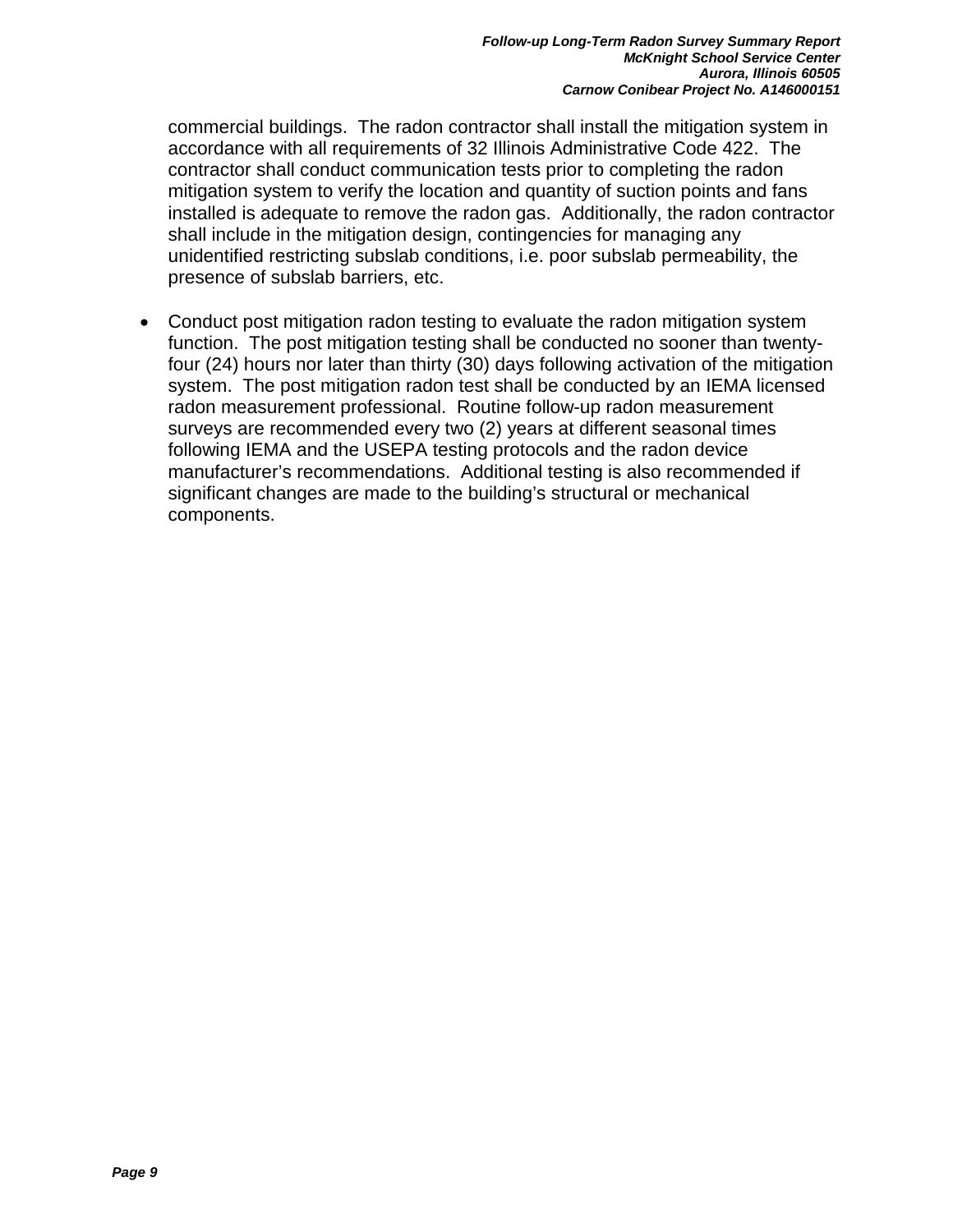## <span id="page-12-0"></span>**7.0 LIMITATIONS AND CONDITIONS**

The information contained in this report was prepared for the exclusive use and reliance of East Aurora School District 131. This information is based on the specific parameters of the scope of work for this project and the regulations in force at the time of the report.

Carnow Conibear has applied prevailing industry standards and reasonable judgment and effort within the scope of work, while conducting the radon measurement survey. The standards, judgment, and effort used by Carnow Conibear personnel to investigate, assess, and determine the presence of potential environmental hazards and liabilities associated with the radon survey at McKnight School Service Center, Aurora, Illinois are consistent with requirements outlined in federal and state guidelines. Carnow Conibear makes no warranty, express or implied, that the findings and interpretations in this report are a complete representation of the environmental hazards and liabilities, associated with McKnight School Service Center, Aurora, Illinois.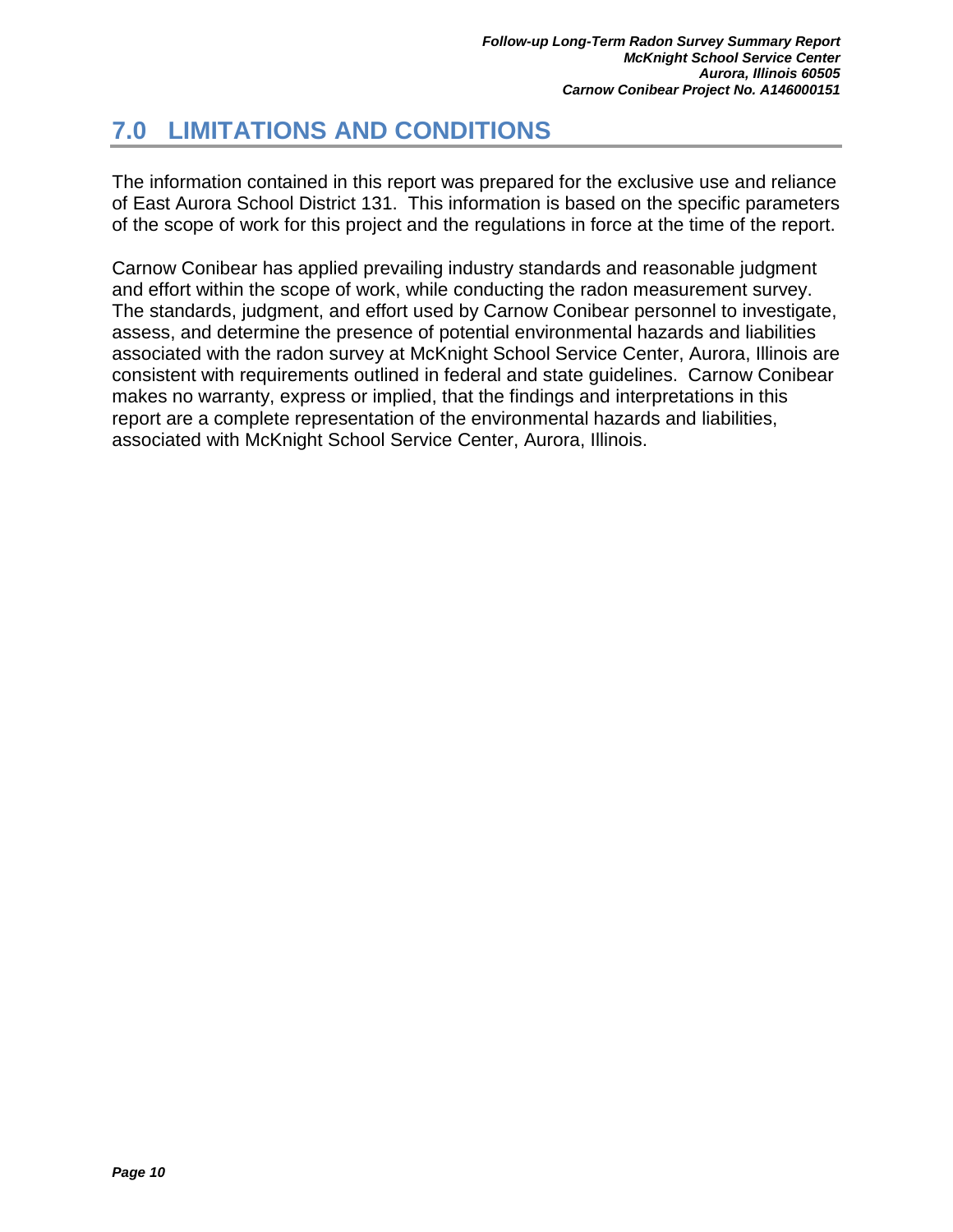# **Appendix A**

Quality Assurance Project Plan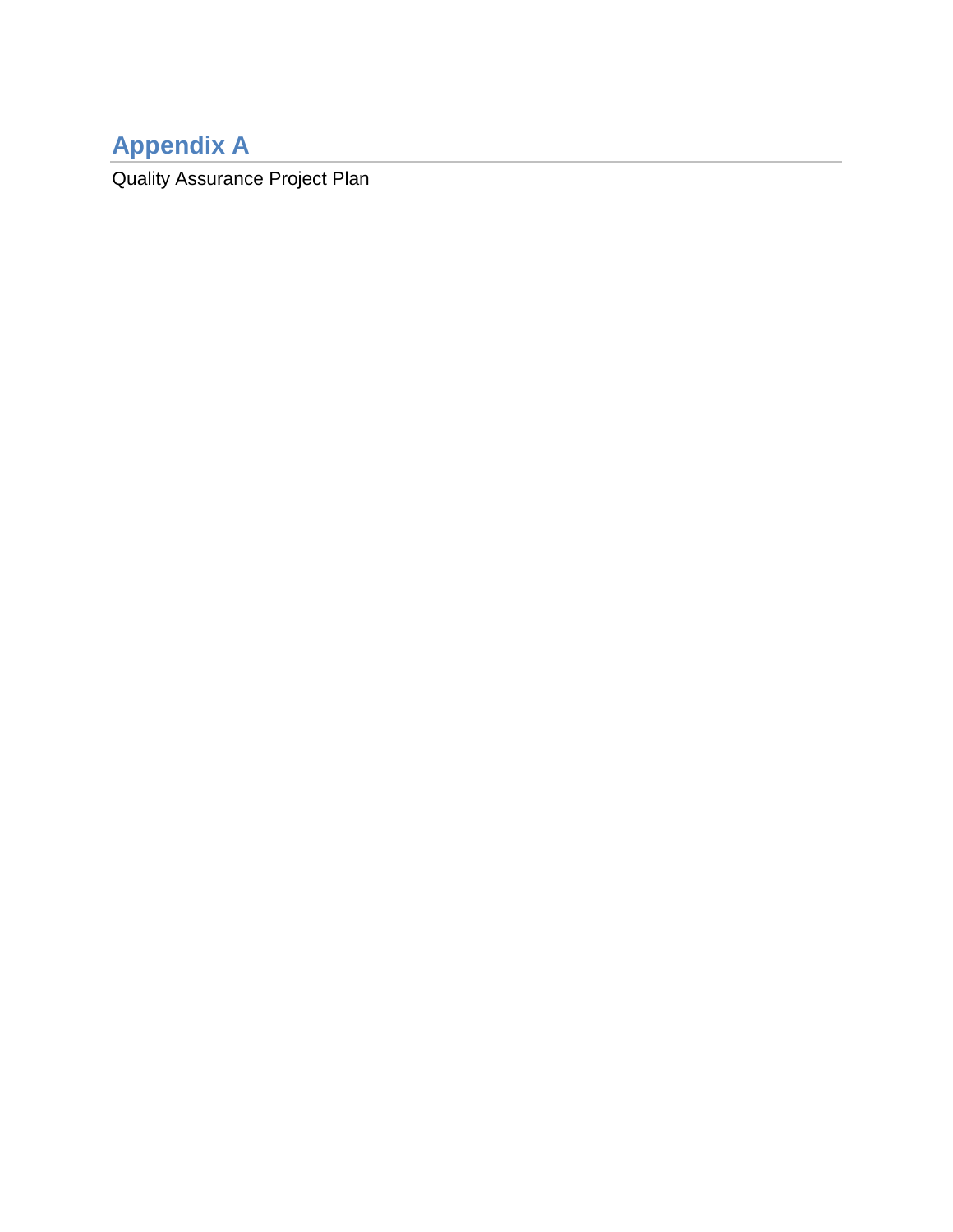## **QUALITY ASSURANCE PROJECT PLAN**

**RADON MEASUREMENT SURVEY** 

**MCKNIGHT SCHOOL SERVICE CENTER 417 FIFTH STREET AURORA, ILLINOIS 60505**

**PROJECT NUMBER: A146000151**

**CARNOW, CONIBEAR, & ASSOC., LTD. 600 WEST VAN BUREN STREET, SUITE 500 CHICAGO, IL 60607 PHONE: (312) 782-4486 FAX: (312) 782-5145**

**Derek Lantry Carnow, Conibear, & Assoc., Ltd. Radon Measurement Professional**

**T. Rodman Harvey, P.E., CIH, CSP, CHMM Carnow, Conibear & Assoc., Ltd QA/QC Officer**

A1 Title Page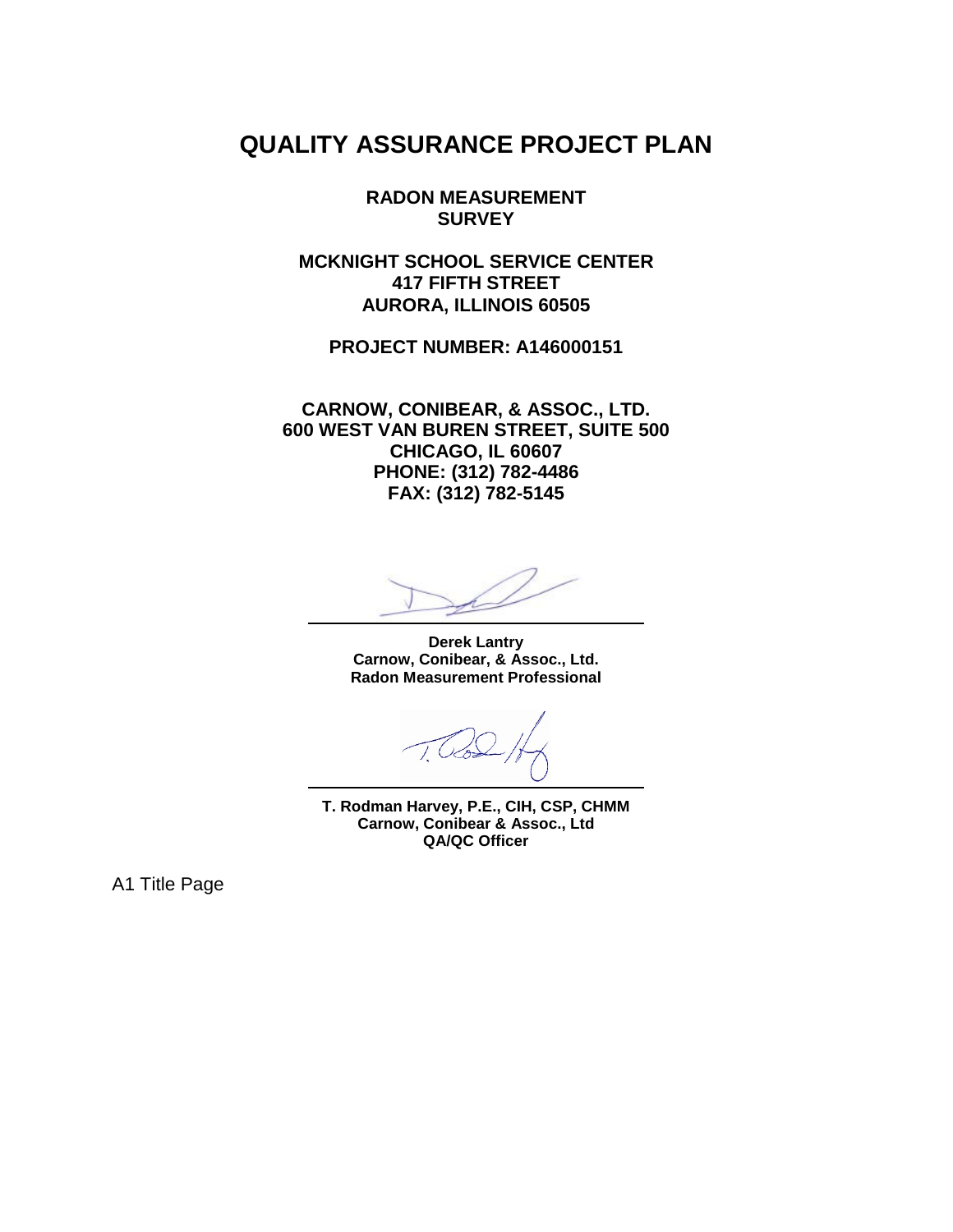Follow-up Long-Term Radon Survey Summary Report<br>McKnight School Service Center<br>Aurora, Illinois 60505<br>Page 1

## **A2 Table of Contents**

| <b>A2 Table of Contents</b>               |      |
|-------------------------------------------|------|
| <b>A3 Distribution List.</b>              |      |
|                                           |      |
| <b>A5 Background</b>                      |      |
| <b>A6 Project Description</b>             |      |
|                                           |      |
| A8 Special Training/Certifications        |      |
| <b>A9 Documentation and Records</b>       |      |
|                                           |      |
|                                           |      |
|                                           |      |
| <b>B4 Analytical Methods.</b>             |      |
| <b>B5 Quality Control</b>                 |      |
|                                           |      |
|                                           |      |
|                                           |      |
| <b>B9 Non-direct Measurements.</b>        |      |
| <b>B10 Data Management.</b>               |      |
|                                           |      |
| C2 Reports to Management.                 |      |
| D1.                                       |      |
| D2 Verification and Validation Methods    |      |
| D3 Reconciliation with User Requirements. | -vii |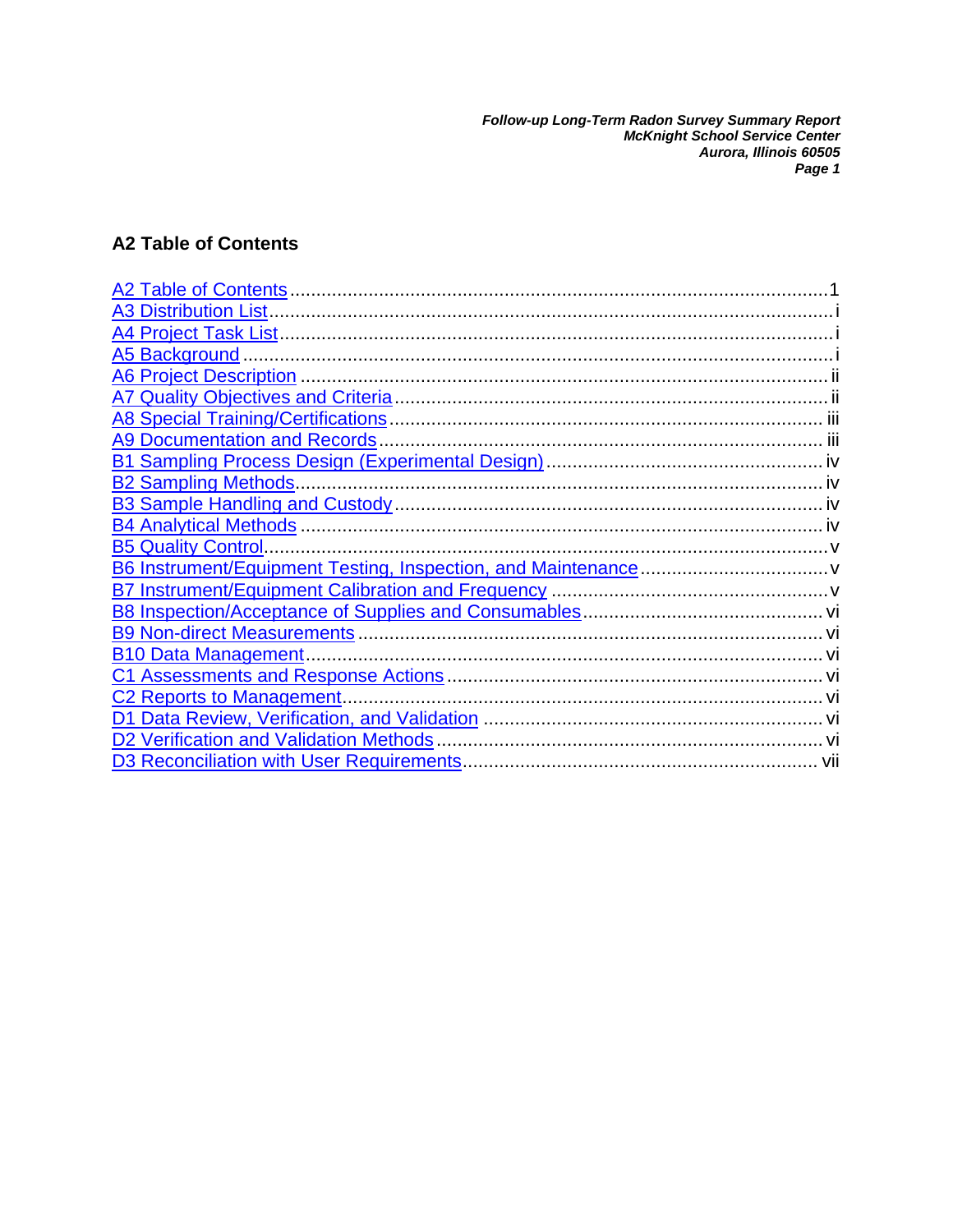## **A3 Distribution List**

| <b>Name</b><br>Organization |                        | Title                   | <b>Contact</b> |
|-----------------------------|------------------------|-------------------------|----------------|
|                             |                        |                         | Information    |
| T. Rodman Harvey            | Carnow Conibear        | QA/QC Officer           | (312) 762-2904 |
| Derek Lantry                | <b>Carnow Conibear</b> | <b>RMP</b>              | (312) 762-2956 |
| Nicole Bennett              | <b>Carnow Conibear</b> | <b>Field Technician</b> | (312) 762-2939 |

## **A4 Project Task List**

| Task/                         | <b>Name</b>         | <b>Title</b>                                | <b>Contact</b>     | <b>Note</b>            |
|-------------------------------|---------------------|---------------------------------------------|--------------------|------------------------|
| <b>Responsibility</b>         |                     |                                             | <b>Information</b> |                        |
| <b>Team Manager</b>           | <b>Derek Lantry</b> | <b>RPM</b>                                  | (312) 762-2956     | <b>Carnow Conibear</b> |
| Project Manager               | Derek Lantry        | <b>RPM</b>                                  | (312) 762-2956     | <b>Carnow Conibear</b> |
| <b>Field Technician</b>       | Nicole Bennett      | <b>RPM</b>                                  | (312) 762-2939     | <b>Carnow Conibear</b> |
| Laboratory<br>Analysis        | <b>RSSI</b>         | Radon Lab                                   | (847) 965-1999     | Vendor                 |
| QA/QC data review             | T. Rodman<br>Harvey | QA/QC                                       | (312) 762-2904     | <b>Carnow Conibear</b> |
| QA/QC Report<br><b>Review</b> | T. Rodman<br>Harvey | QA/QC                                       | (312) 762-2904     | <b>Carnow Conibear</b> |
| <b>Client Contact</b>         | Jesse Vargas        | Buildings &<br><b>Grounds</b><br>Supervisor | (630) 779-8087     | Client                 |
| <b>Site Contact</b>           | Jesse Vargas        | Buildings &<br><b>Grounds</b><br>Supervisor | (630) 779-8087     | Client                 |

## **A5 Background**

East Aurora School District 131 has retained Carnow, Conibear & Assoc., Ltd. (Carnow Conibear) to conduct long-term radon testing at McKnight School Service Center in Aurora, Illinois

#### Project objective

The objective of this project is to conduct long-term radon measurements at the project location.

#### Reason for Project

The project is being conducted to verify radon levels in every room with a short-term, initial measurement of 4.0 PicoCuries per liter (pCi/L) or greater.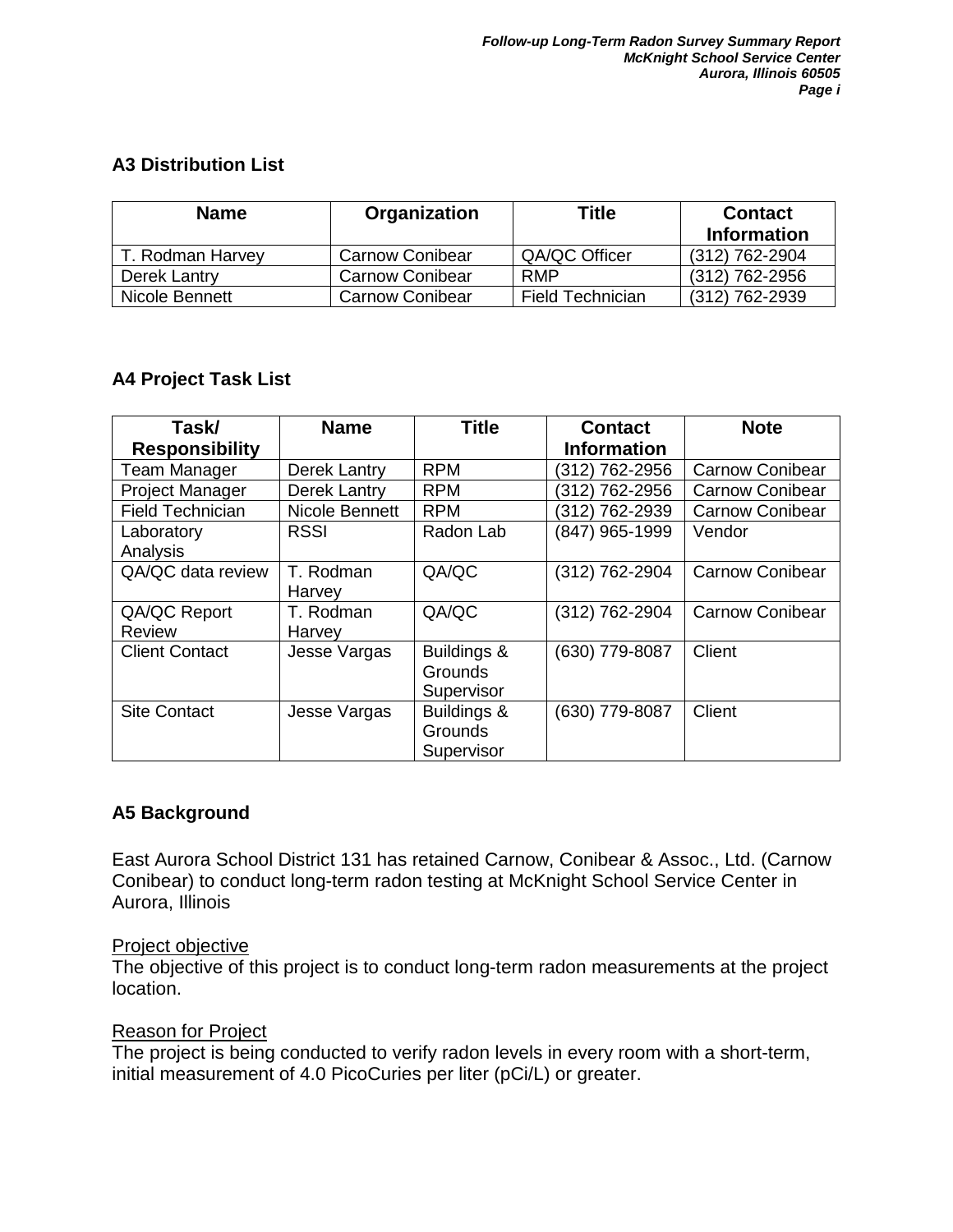This radon measurement project is being conducted in accordance with the Illinois Emergency Management Agency regulations part 422.

#### **A6 Project Description**

Carnow, Conibear, & Assoc., Ltd. was contracted by East Aurora School District 131 to perform a long-term radon survey at McKnight School Service Center located in Aurora, Illinois. The scope of work includes longer (>90 days) radon measurements in every room with a short-term, initial measurement of 4.0 PicoCuries per liter (pCi/L) or greater. The radon survey shall be performed in accordance with the Illinois Emergency Management Agency (IEMA) and the United Sates Environmental Protection Agency (USEPA) testing protocols for commercial and school radon measurements, the radon device manufacturer's recommendations, and the Carnow Conibear Quality Assurance Plan.

| <b>Task</b>                   | <b>Responsibility</b> | <b>Due Date</b>   |
|-------------------------------|-----------------------|-------------------|
| <b>Site Assessment</b>        | <b>RMP</b>            | May 1, 2018       |
| AT Canister set out           | <b>RMP</b>            | October 29, 2018  |
| <b>AC Canister Collection</b> | <b>RMP</b>            | June 6, 2019      |
| Sample Shipment               | <b>RMP</b>            | June 7, 2019      |
| <b>Laboratory Analysis</b>    | <b>RMP</b>            | June 13, 2019     |
| Laboratory data review        | RMP, QA/QC Officer    | June 14, 2019     |
| <b>Draft Report</b>           | <b>RMP</b>            | June 18, 2019     |
| Report QA/QC                  | QA/QC Officer         | July 8, 2019      |
| <b>Final Report</b>           | <b>RMP</b>            | July 12, 2019     |
| <b>Project Closeout</b>       | RMP, Administration   | September 1, 2019 |

#### Project Schedule

Project Location McKnight School Service Center 417 Fifth Street Aurora, Illinois 60505

## **A7 Quality Objectives and Criteria**

The objective for the precision of the measurements of indoor ambient radon concentrations measured with RSSI Alpha-track samplers at or above 4 pCi/L is an average ten percent relative difference between duplicates. (This is the warning level, necessitating an investigation into the cause of the discrepancy between duplicates.)

The objective for accuracy of the measurements of indoor ambient radon concentrations measured with RSSI Alpha-track samplers is ten percent at concentrations of 4 pCi/L or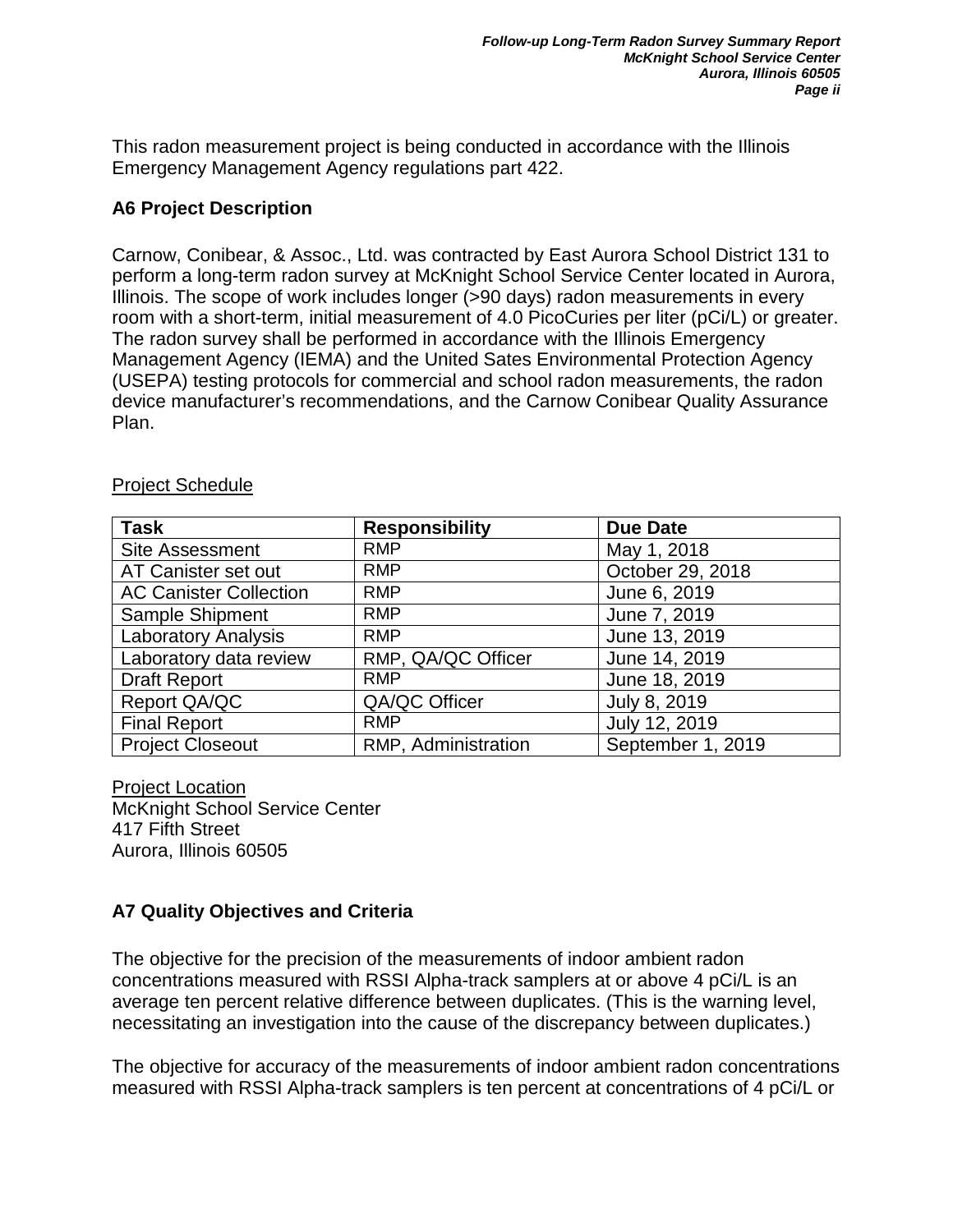greater. This value is the average percent accuracy, or the ratio of the measured to the known (chamber) value.

All measurements of radon gas or shall report the value to no more than 1 decimal place, e.g., 4.3 pCi/L. Any measurements passed on radon progeny shall be reported to no more than three decimal places, e.g., 0.033 WL.

All measurement activities shall conform to CCA SOPs and QA/QC documents.

Sample devices shall be located in accordance with IEMA requirements and CCA's SOPs. Sample locations shall be indicated on a field sketch of the project site.

Duplicate and blank samples shall be collected in accordance with the requirements of this document and the results of those samples shall be included in the final report.

All field forms, chain of custody forms, etc., shall be filled out in their entirety.

All field sketches, drawings etc., shall be dated and labeled with the name of the person preparing the sketch, the project name and any other information required, e.g., sample locations, building foundations, floor drains, slabs, crawl spaces, major HVAC components.

#### **A8 Special Training/Certifications**

| <b>Name</b>    | <b>License/ Certification</b> | <b>Number</b> | <b>Expiration Date</b> |
|----------------|-------------------------------|---------------|------------------------|
| Nicole Bennett | l Radon Measurement           | RNI2016213    | 05/31/2021             |
|                | professional license          |               |                        |

Copies of all licenses and certifications shall be kept in the project file.

#### **A9 Documentation and Records**

The RPM or the QA/QC Officer will create a new QA project Plan for each new radon measurement project. It will be the RPM's responsibility to make sure that the latest versions of the appropriate documents are used. In the event that the QA project Plan, Standard Operating Procedures or other documents are updated during the course of an active radon measurement project, the new version of the affected document will be distributed to the appropriate project personnel along with a sign off sheet stating that the new document was received. The old versions of the affected documents shall be collected at this time, and any extra (non-file) copies will be destroyed.

The project data package shall include, but not be limited to the following information:

The project proposal;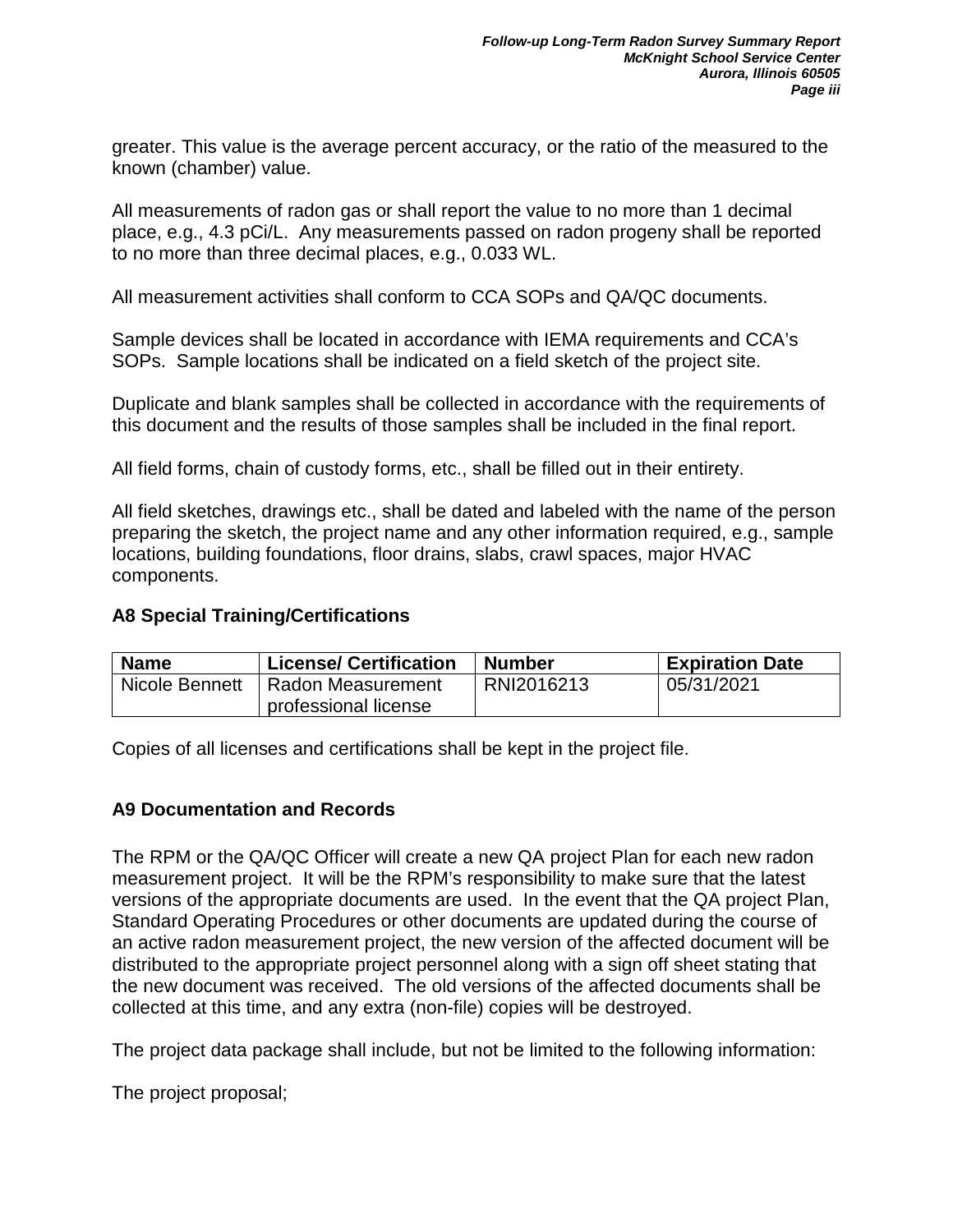A copy of the QA Project Plan; Field Logs and data sheets; Copies of training certificates and or licenses; Field sketches, drawings or other graphical data; Chain of Custody Forms; Laboratory Reports; Sample shipment logs or receipts **Correspondence** Local weather data Final Reports

Documents and records shall be filed and retained in accordance with SOP #2.

## **B1 Sampling Process Design (Experimental Design)**

Sampling strategy shall be planned and executed in accordance with SOP #1.

## **B2 Sampling Methods**

RSSI Alpha-track (AT) devices shall be used. Refer to SOP #1.

#### **B3 Sample Handling and Custody**

The samples shall be collected in accordance with to SOP #1.

The samples shall be labeled with a unique sample identifier.

The samples shall be shipped to the laboratory immediately after retrieval. Sample packaging and shipment shall conform to the laboratories requirements.

A complete chain of custody shall be maintained with the sample set and the sample set shall remain in the possession and control of the RPM until it is transferred to the laboratory or a delivery service. A copy of the chain of custody shall be retained whenever the samples are transferred to another individual or organization.

A copy of delivery service tickets shall be retained when samples are shipped via overnight service to a vendor laboratory.

#### **B4 Analytical Methods**

ASTM D6327-98, Standard Test Method for Determination of Radon Decay Product Concentration and Working Level in Indoor Atmospheres by Active Sampling on a Filter

EPA Indoor Radon and Radon Decay Product Measurement Protocols, EPA 520-1/89- 009, issued by the Office of Radiation Programs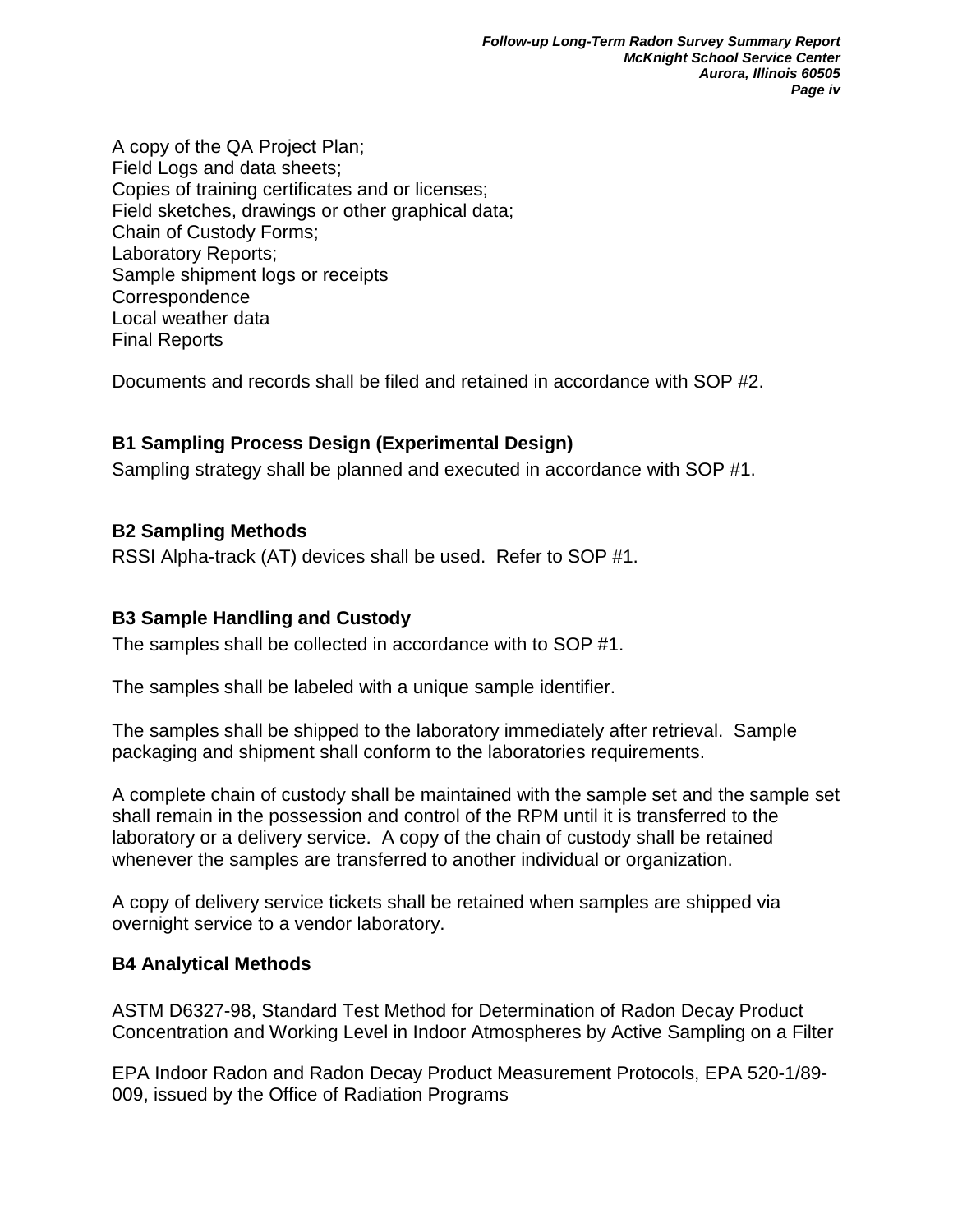## **B5 Quality Control**

In order to assure the quality of testing duplicate samples are taken. For school and commercial building testing duplicate samples shall represent 10 percent of all the detectors deployed, or a maximum of 50 detectors, whichever is less. Two (2) canisters are set side by side at the selected site.

Blank samples or unopened canisters (sample not taken) are submitted. For residential home testing, blank measurements shall be performed 1 for every 20 samples collected. For school and commercial building testing, blank measurements shall be performed and shall represent 5 percent of all the detectors deployed, or a maximum of 25 detectors, whichever is less, within the building.

Radon measuring devices are spiked 3 per 100 canisters or a minimum of 3 per year. Spiked Radon measuring devices are obtained from an approved laboratory supplier.

|                                                        | <b>NUMBER</b> |
|--------------------------------------------------------|---------------|
| Estimated total number of samples to be collected:     | 18            |
| Estimated number of duplicates samples to be collected |               |
| Estimated number of blanks to be collected             |               |
| Estimated number of spike samples to be submitted for  |               |
| this project                                           |               |

## **B6 Instrument/Equipment Testing, Inspection, and Maintenance**

Carnow Conibear will use Alpha-track long-term radon testing devices. The devices will be inspected prior to deployment for physical damage. The devices come from the laboratory in sealed bags which must remain sealed until they are actually deployed.

## **B7 Instrument/Equipment Calibration and Frequency**

Carnow Conibear controls the use of instruments and testing equipment. Documentation of calibration is maintained as a quality record. Calibration is performed in accordance with SOP #1 – Measurements, Section 4.00 - Calibration Requirements.

RSSI contracts with commercial radon chambers and maintains an in-house chamber to conduct batch calibrations. Each batch calibration includes at least 64 samplers. At least 8 of each are exposed for periods of two days through seven days at specified humidity and temperature. A minimum of three different (low, medium and high) humidity levels are specified for each production type. The results from these batch exposures are used to generate calibration tables for each batch of charcoal used in the samplers. These calibrations are performed whenever the activated charcoal type used in the samplers changes, and/or at least every twelve months.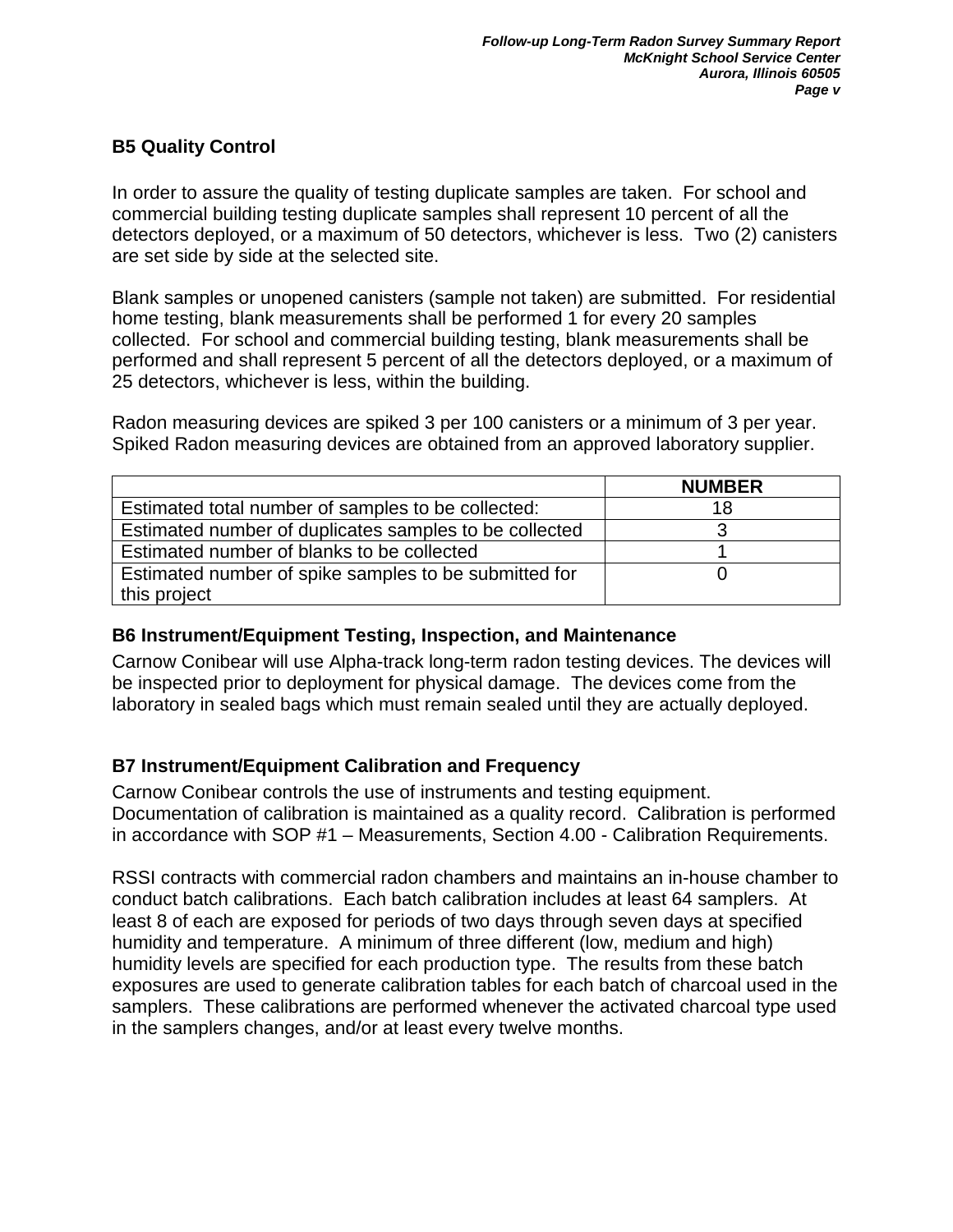## **B8 Inspection/Acceptance of Supplies and Consumables**

Alpha-track (AT) devices will be inspected for physical damage prior to use on a project. The AT devices from RSSI come in a sealed foil package. The package shall be checked to be sure that it is still sealed. No other supplies or consumables have been deemed critical for a radon measurement project.

#### **B9 Non-direct Measurements**

Radon background information for the project location shall be obtained from either the USEPA, or the applicable local or state agencies. The final report shall include this data and its source. Since this information will be used as a general baseline or background, it will not be necessary to critically evaluate the quality of this data.

#### **B10 Data Management**

Data management shall be in accordance with SOP #1.

## **C1 Assessments and Response Actions**

The designated QA/QC officer for the project shall review the project data, forms, logs, and documentation to ensure that the proper SOPs were followed in collecting, submitting, and analysis of the data.

Any deficiencies shall be reported to management in accordance with SOP #3.

## **C2 Reports to Management**

Due to the short-term nature of the radon measurement projects, interim project status reports will not be required. Management will review the final project reports and any QA/QC deficiency reports upon completion of the project.

## **D1 Data Review, Verification, and Validation**

Due to the straightforward nature of the data generated in a radon measurement project, the review, verification and validation of the data is also simple and straightforward.

The RPM, the designated QA/QC officer and any other individual involved in the review process for the project report shall endeavor to ensure that the report data meets all of the required quality criteria.

## **D2 Verification and Validation Methods**

The QA/QC check of the draft report shall include a cross check of the final laboratory reports with any report summary tables to ensure that the tables are accurate.

The laboratory report shall be reviewed to ensure that the data meets the required precision as listed in section A7 Quality Objectives and Criteria.

The duplicate samples shall be compared as follows: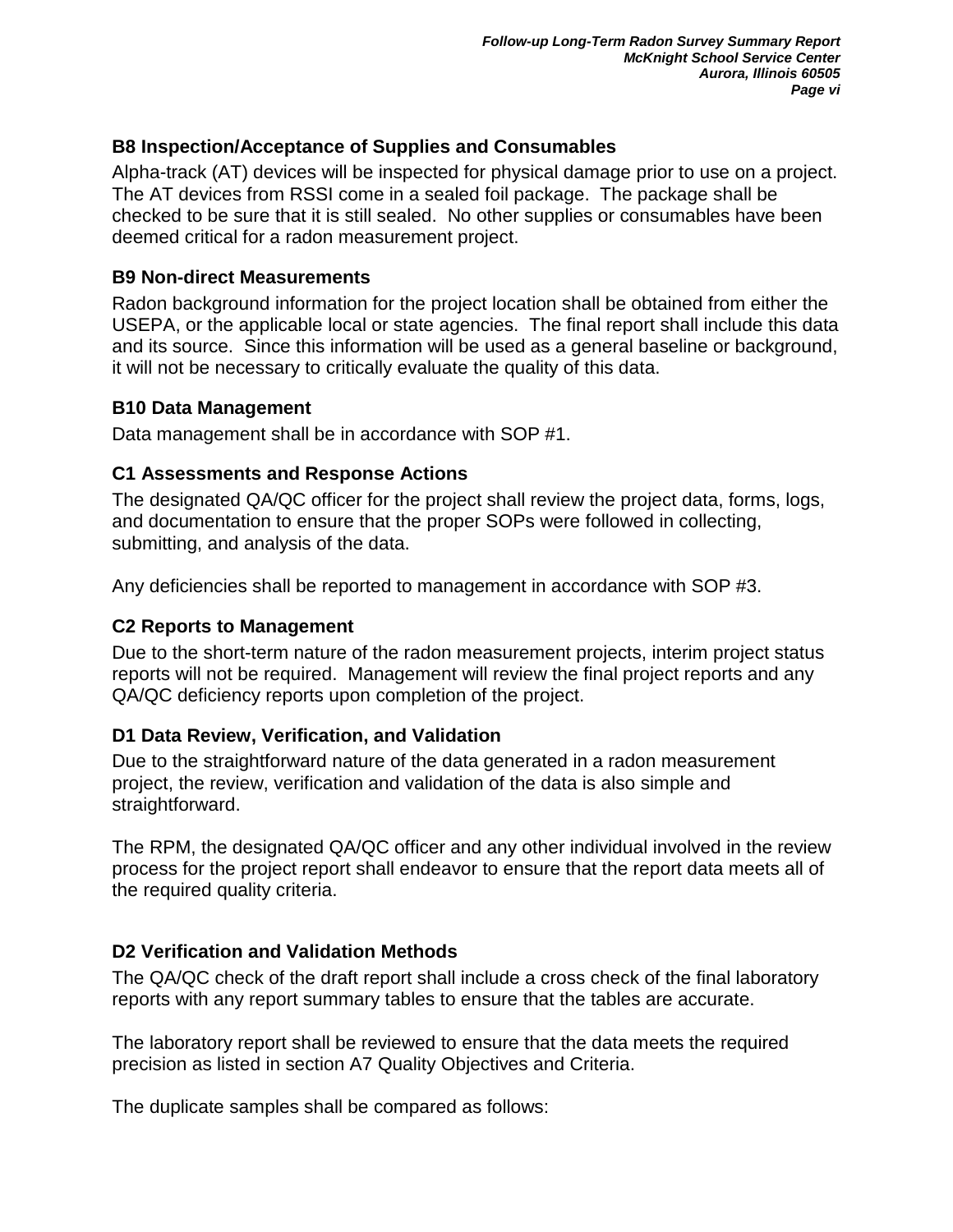The Relative Percent Difference of the two sample results is calculated as the difference between the two results divided by the average of the two results.

If both of the test results are less than 4.0 pCi/L, they must agree with a Relative Percent Difference (RPD) of less than 67 percent.

If both of the test results are either equal to or greater than 4.0 pCi/L, they must agree with a RPD of less than 36 percent.

If the RPD is greater than the above values, the RMP investigates documents and corrects the source(s) of the error.

When one of the measurements is equal to or greater than 4.0 pCi/L and one is less than 4.0 pCi/L, and the higher result is greater than twice the lower result, the client is informed of the large discrepancy and the simultaneous tests repeated.

#### **D3 Reconciliation with User Requirements**

The final review of the project report shall include a determination of whether the information presented in the report meets the project scope of work and the client's needs.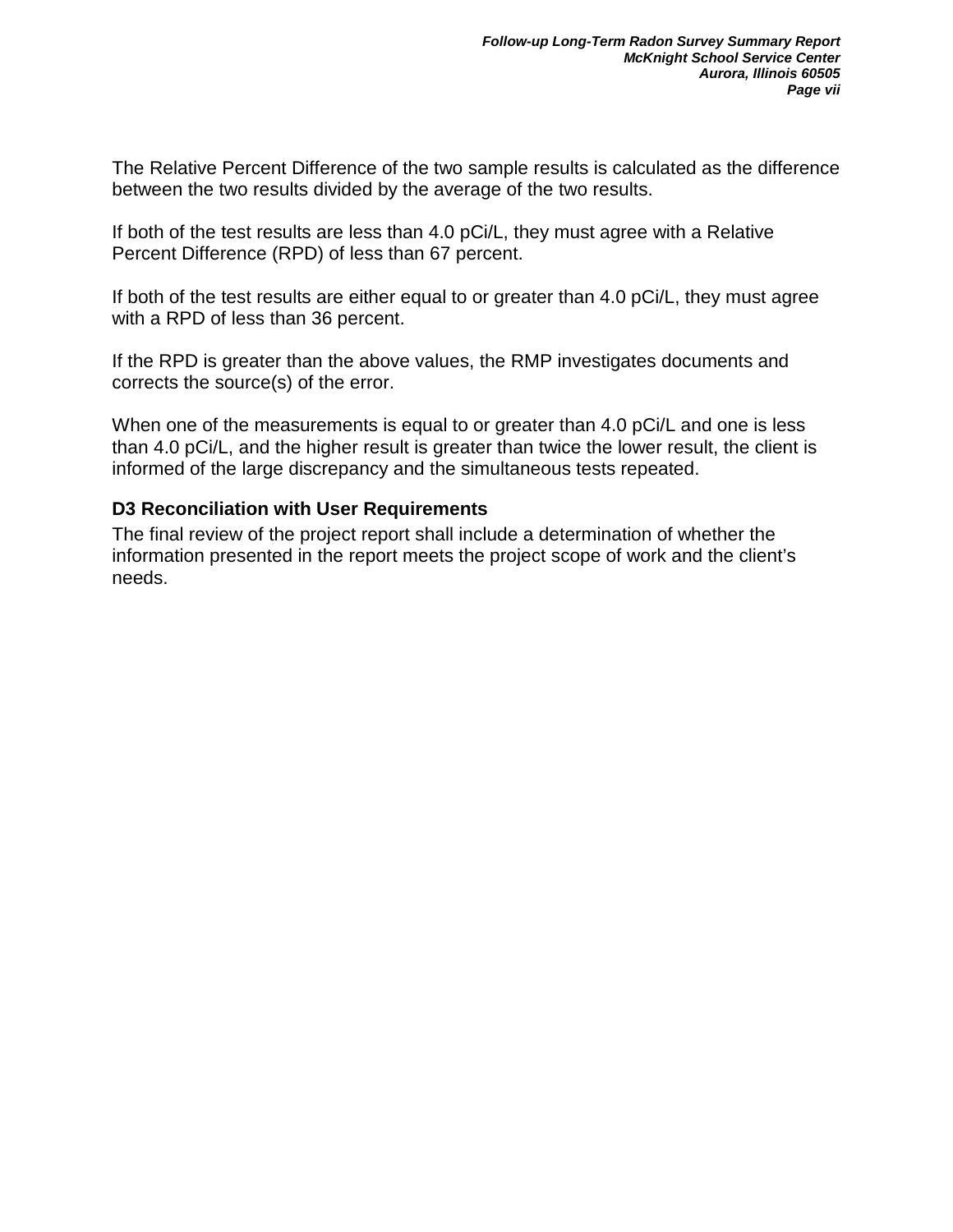# **Appendix B**

Floor Plans – Radon Sampling Locations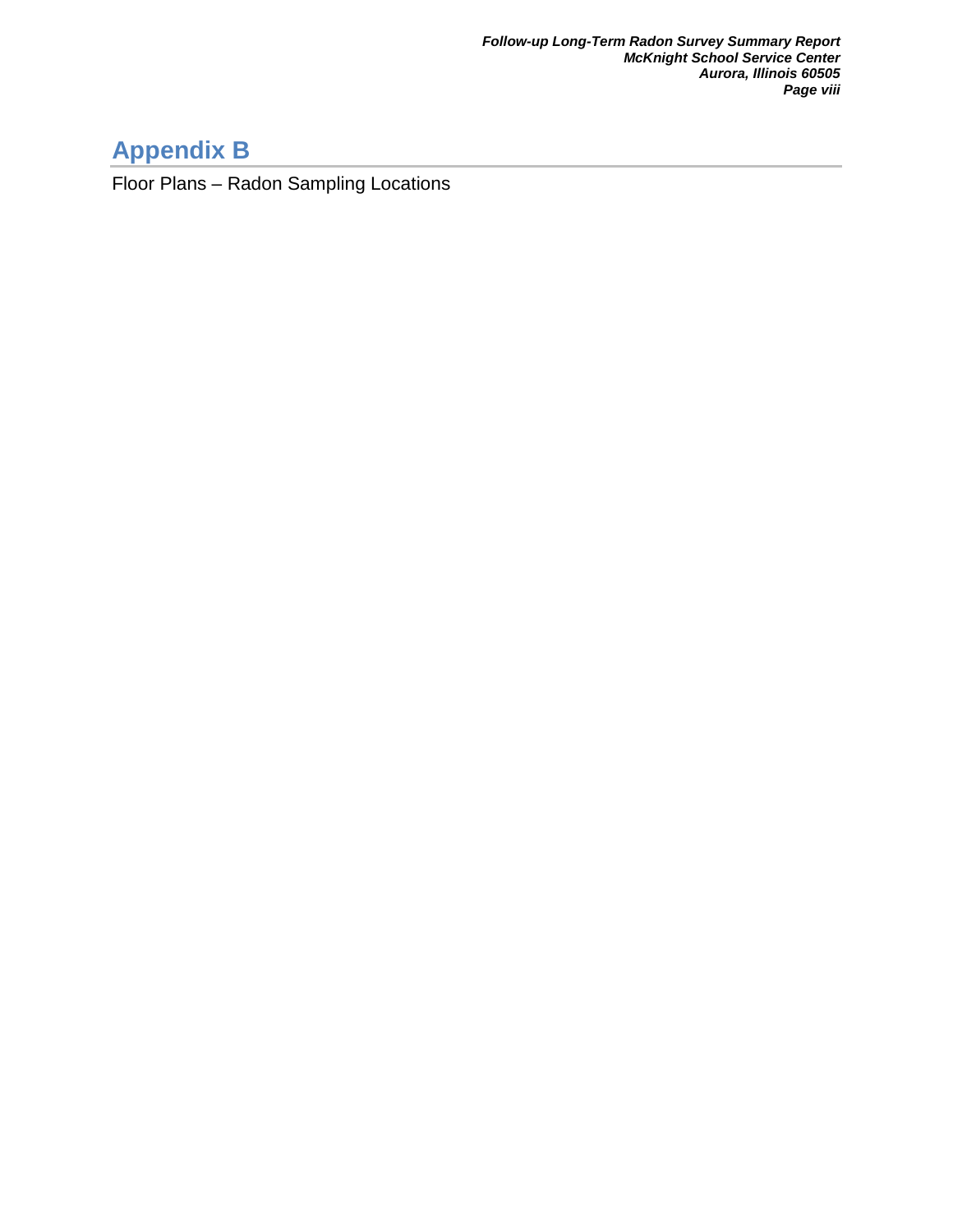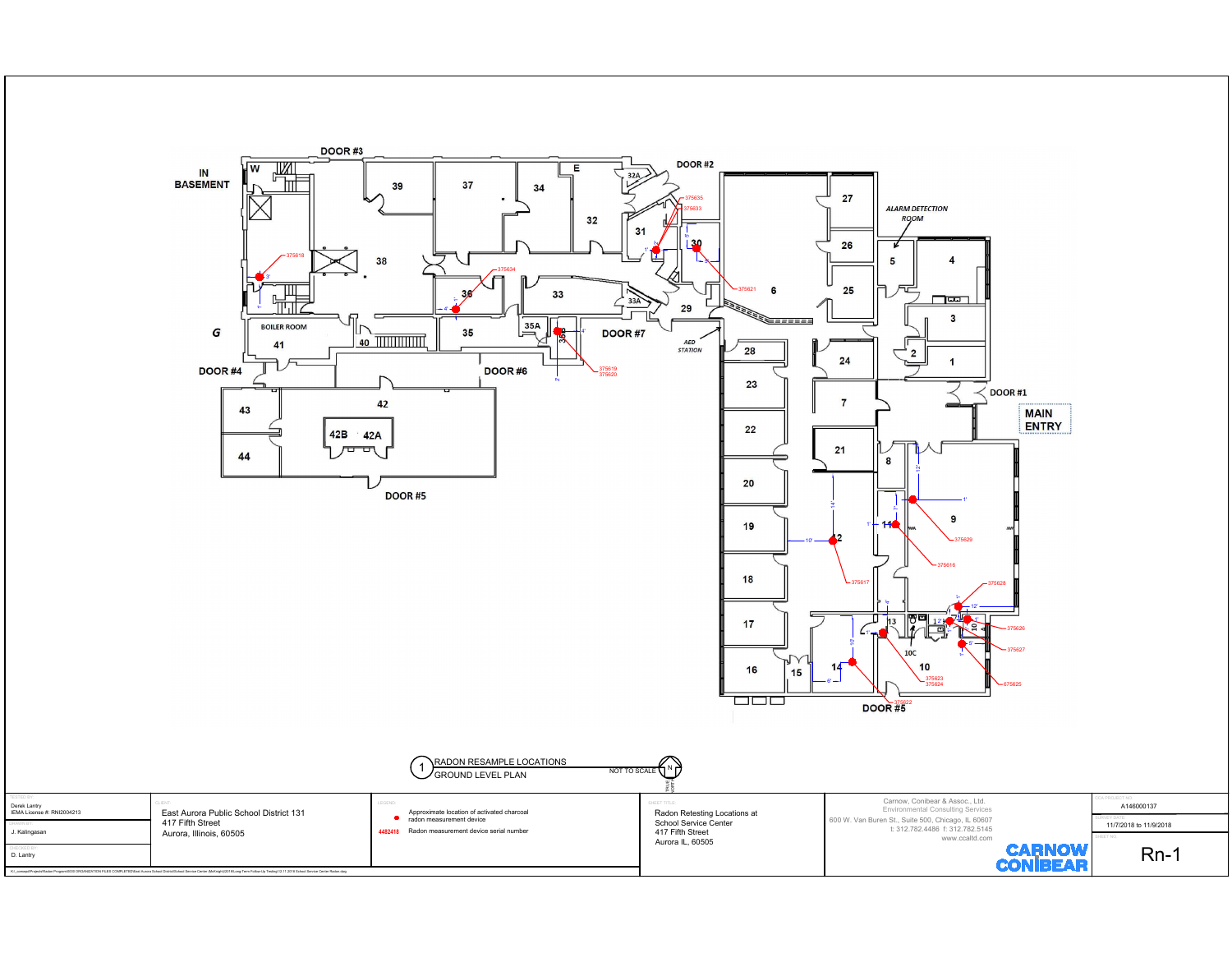# **Appendix C**

Laboratory Analysis Report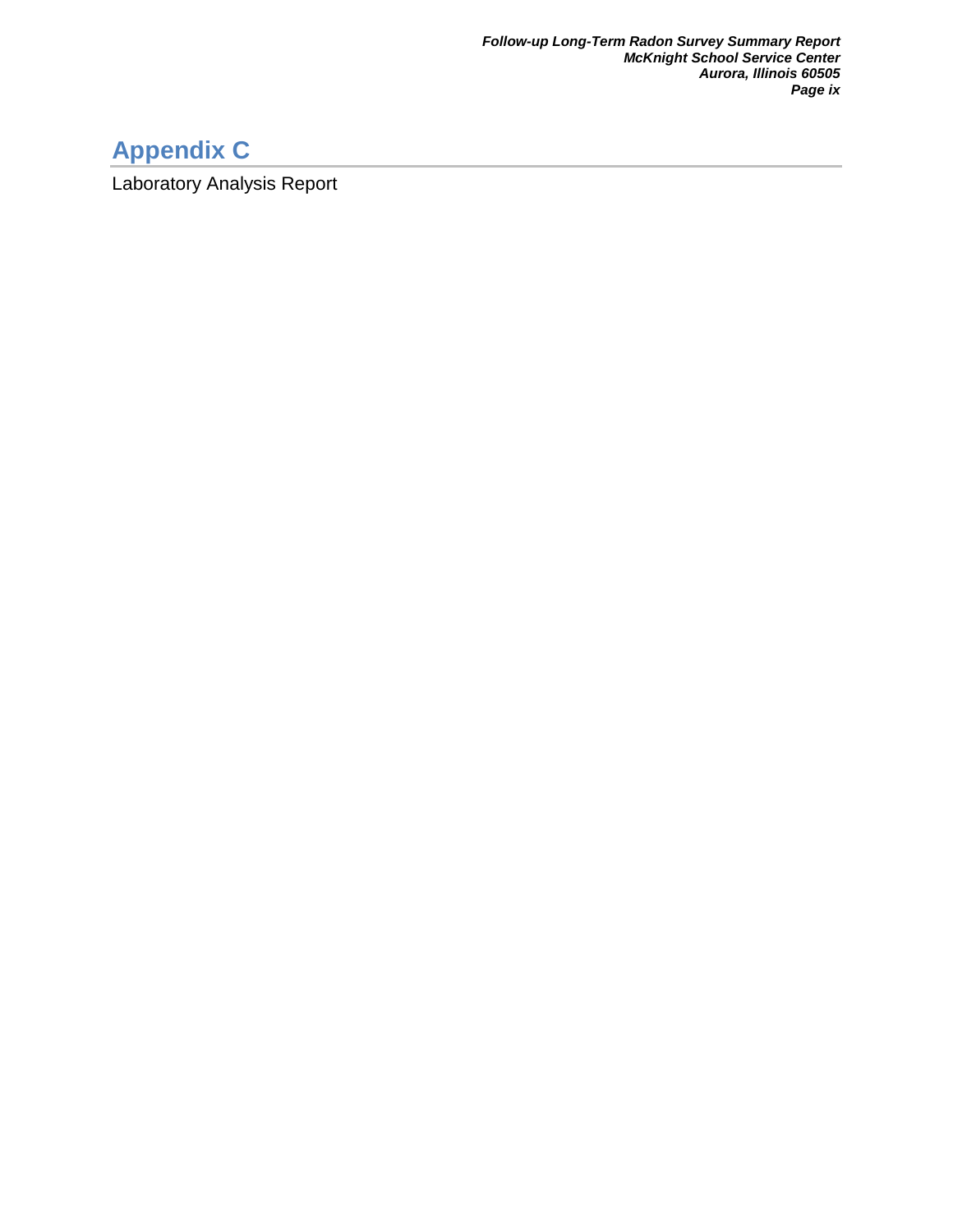

June 14, 2019

USA Suite 500 600 West Van Buren Street Nicole Bennett Chicago, IL 60607 Carnow, Conibear & Associates, Ltd.

## **Alpha Track Radon Test Results**

| Detector<br>Number | pCi/L         | <b>Test Location</b>   | <b>Test Address</b>                                              | <b>Start Date</b> | <b>End Date</b> | $Note*$ |
|--------------------|---------------|------------------------|------------------------------------------------------------------|-------------------|-----------------|---------|
| 375601             | $1.6 \pm 4\%$ | Principal's Office 25A | Krug Elementary School<br>240 Melrose Avenue<br>Aurora, IL 60505 | 10/29/2018        | 6/6/2019        |         |
| 375602             | $1.7 \pm 4\%$ | Room 25                | Krug Elementary School<br>240 Melrose Avenue<br>Aurora, IL 60505 | 10/29/2018        | 6/6/2019        |         |
| 375603             | $1.8 \pm 4\%$ | Nurse's Office 24      | Krug Elementary School<br>240 Melrose Avenue<br>Aurora, IL 60505 | 10/29/2018        | 6/6/2019        |         |
| 375604             | $2.1 \pm 4\%$ | Conference Room 25B    | Krug Elementary School<br>240 Melrose Avenue<br>Aurora, IL 60505 | 10/29/2018        | 6/6/2019        |         |
| 375605             | $2.2 \pm 4\%$ | Conference Room 25B    | Krug Elementary School<br>240 Melrose Avenue<br>Aurora, IL 60505 | 10/29/2018        | 6/6/2019        |         |
| 375606             | $3.0 \pm 3\%$ | Room 25C               | Krug Elementary School<br>240 Melrose Avenue<br>Aurora, IL 60505 | 10/29/2018        | 6/6/2019        |         |
| 375607             | $2.0 \pm 4\%$ | Room 25A               | Krug Elementary School<br>240 Melrose Avenue<br>Aurora, IL 60505 | 10/29/2018        | 6/6/2019        |         |
| 375608             | $1.8 \pm 4\%$ | Room 15                | Krug Elementary School<br>240 Melrose Avenue<br>Aurora, IL 60505 | 10/29/2018        | 6/6/2019        | 1.      |

Analytical results showing the radon concentration relate only to the device(s) tested in the condition as received by RSSI. Results were calculated based on information provided by the client.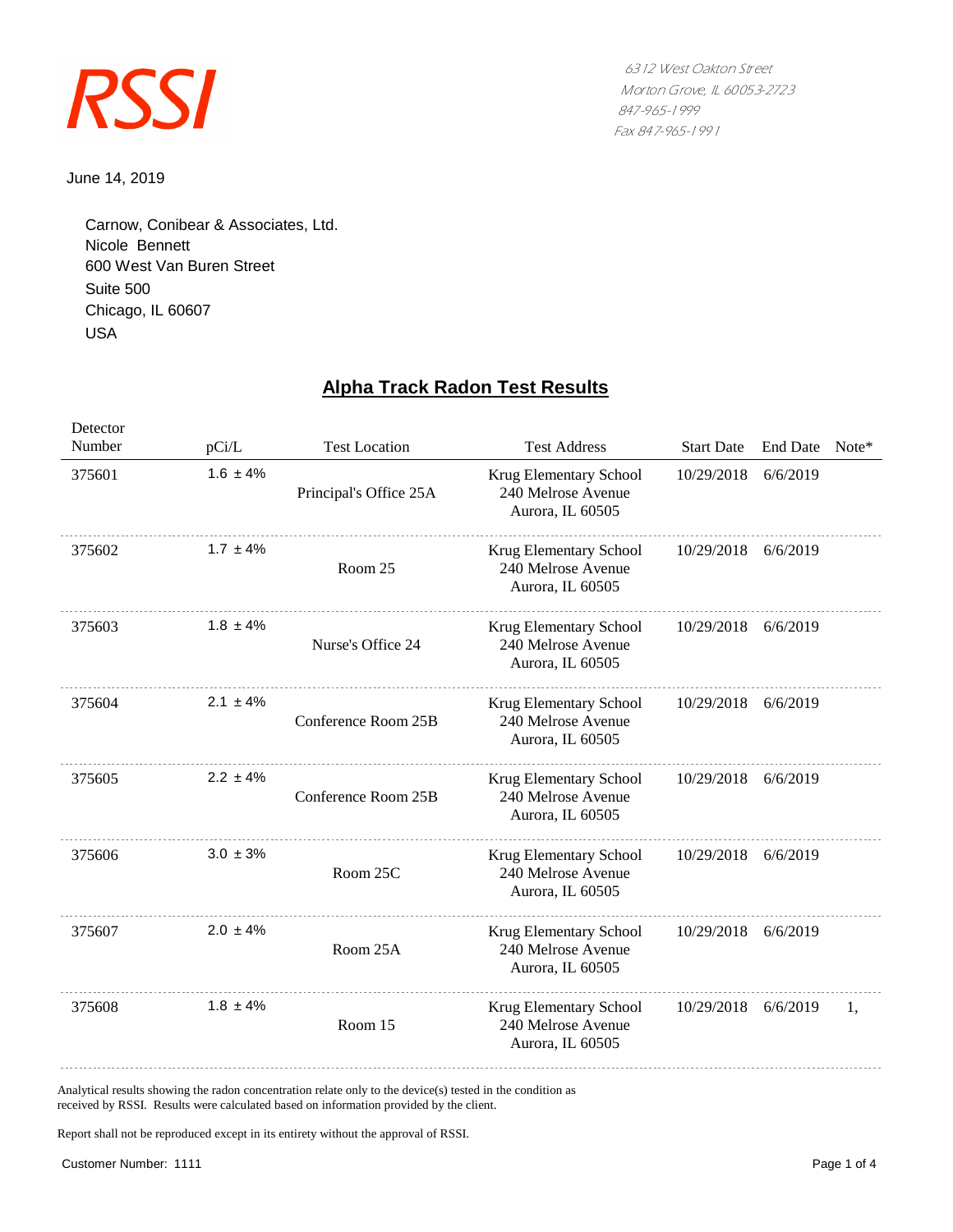| Detector<br>Number | pCi/L         | <b>Test Location</b> | <b>Test Address</b>                                                     | <b>Start Date</b>   | <b>End Date</b> | Note* |
|--------------------|---------------|----------------------|-------------------------------------------------------------------------|---------------------|-----------------|-------|
| 375609             | $2.4 \pm 4\%$ | Classroom 16         | Krug Elementary School<br>240 Melrose Avenue<br>Aurora, IL 60505        | 10/29/2018          | 6/6/2019        |       |
| 375610             | $3.3 \pm 3\%$ | Custodian Closet 3A  | Krug Elementary School<br>240 Melrose Avenue<br>Aurora, IL 60505        | 10/29/2018          | 6/6/2019        |       |
| 375611             | $1.8 \pm 4\%$ | Classroom 17         | Krug Elementary School<br>240 Melrose Avenue<br>Aurora, IL 60505        | 10/29/2018          | 6/6/2019        |       |
| 375612             | $3.3 \pm 3\%$ | Classroom 113        | Waldo Middle School<br>56 Jackson Street<br>Aurora, IL 60505            | 10/29/2018          | 6/6/2019        |       |
| 375613             | $3.2 \pm 3\%$ | Classroom 113        | Waldo Middle School<br>56 Jackson Street<br>Aurora, IL 60505            | 10/29/2018          | 6/6/2019        |       |
| 375614             | $1.8 \pm 4\%$ | Classroom 30         | Rollins Elementary School<br>950 Kane Street<br>Aurora, IL 60505        | 10/29/2018          | 6/6/2019        |       |
| 375615             | $1.7 \pm 4\%$ | Classroom 30         | Rollins Elementary School<br>950 Kane Street<br>Aurora, IL 60505        | 10/29/2018          | 6/6/2019        |       |
| 375616             | $3.2 \pm 3\%$ | Room 11              | McKnight School Service<br>Center<br>417 5th Street<br>Aurora, IL 60505 | 10/29/2018          | 6/6/2019        |       |
| 375617             | $3.0 \pm 3\%$ | Room 12              | McKnight School Service<br>Center<br>417 5th Street<br>Aurora, IL 60505 | 10/29/2018          | 6/6/2019        |       |
| 375618             | $4.8 \pm 3\%$ | Lower Level Storage  | McKnight School Service<br>Center<br>417 5th Street<br>Aurora, IL 60505 | 10/29/2018 6/6/2019 |                 |       |
| 375619             | $3.5 \pm 3\%$ | Room 35B             | McKnight School Service<br>Center<br>417 5th Street<br>Aurora, IL 60505 | 10/29/2018 6/6/2019 |                 |       |

Analytical results showing the radon concentration relate only to the device(s) tested in the condition as received by RSSI. Results were calculated based on information provided by the client.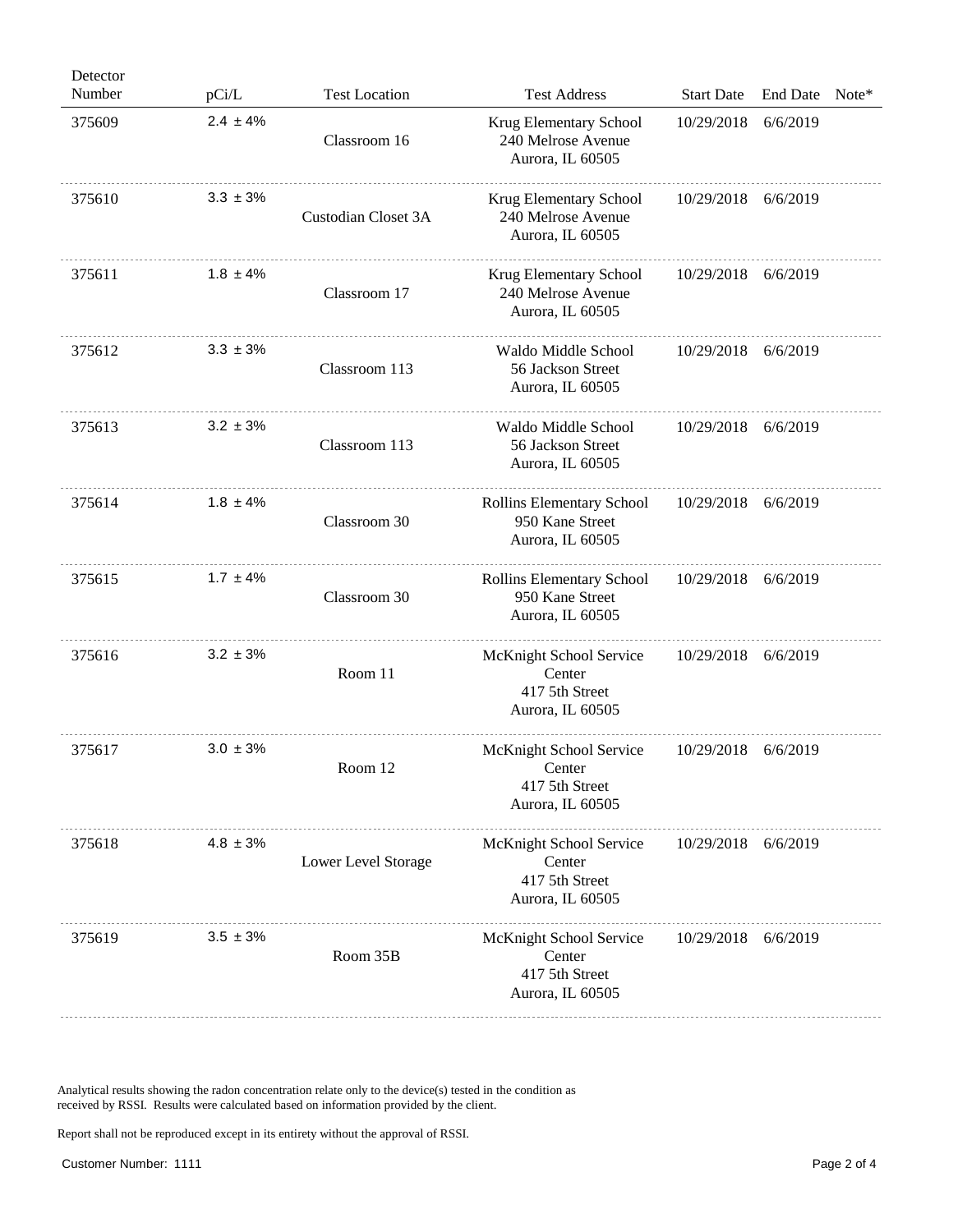| Detector<br>Number | pCi/L         | <b>Test Location</b> | <b>Test Address</b>                                                     | <b>Start Date</b> | <b>End Date</b> | $Note*$ |
|--------------------|---------------|----------------------|-------------------------------------------------------------------------|-------------------|-----------------|---------|
| 375620             | $3.4 \pm 3\%$ | Room 35B             | McKnight School Service<br>Center<br>417 5th Street<br>Aurora, IL 60505 | 10/29/2018        | 6/6/2019        |         |
| 375621             | $4.9 \pm 3\%$ | Room 30              | McKnight School Service<br>Center<br>417 5th Street<br>Aurora, IL 60505 | 10/29/2018        | 6/6/2019        |         |
| 375622             | $3.5 \pm 3\%$ | Room 14              | McKnight School Service<br>Center<br>417 5th Street<br>Aurora, IL 60505 | 10/29/2018        | 6/6/2019        |         |
| 375623             | $3.9 \pm 3\%$ | Room 13              | McKnight School Service<br>Center<br>417 5th Street<br>Aurora, IL 60505 | 10/29/2018        | 6/6/2019        |         |
| 375624             | $3.9 \pm 3\%$ | Room 13              | McKnight School Service<br>Center<br>417 5th Street<br>Aurora, IL 60505 | 10/29/2018        | 6/6/2019        |         |
| 375625             | $5.9 \pm 2\%$ | Room 10              | McKnight School Service<br>Center<br>417 5th Street<br>Aurora, IL 60505 | 10/29/2018        | 6/6/2019        |         |
| 375626             | $6.3 \pm 2\%$ | Room 10A             | McKnight School Service<br>Center<br>417 5th Street<br>Aurora, IL 60505 | 10/29/2018        | 6/6/2019        |         |
| 375627             | $6.2 \pm 2\%$ | Room 10B             | McKnight School Service<br>Center<br>417 5th Street<br>Aurora, IL 60505 | 10/29/2018        | 6/6/2019        |         |
| 375628             | $5.7 \pm 3\%$ | Room 9               | McKnight School Service<br>Center<br>417 5th Street<br>Aurora, IL 60505 | 10/29/2018        | 6/6/2019        |         |
| 375629             | $5.2 \pm 3\%$ | Room 9               | McKnight School Service<br>Center<br>417 5th Street<br>Aurora, IL 60505 | 10/29/2018        | 6/6/2019        |         |

Analytical results showing the radon concentration relate only to the device(s) tested in the condition as received by RSSI. Results were calculated based on information provided by the client.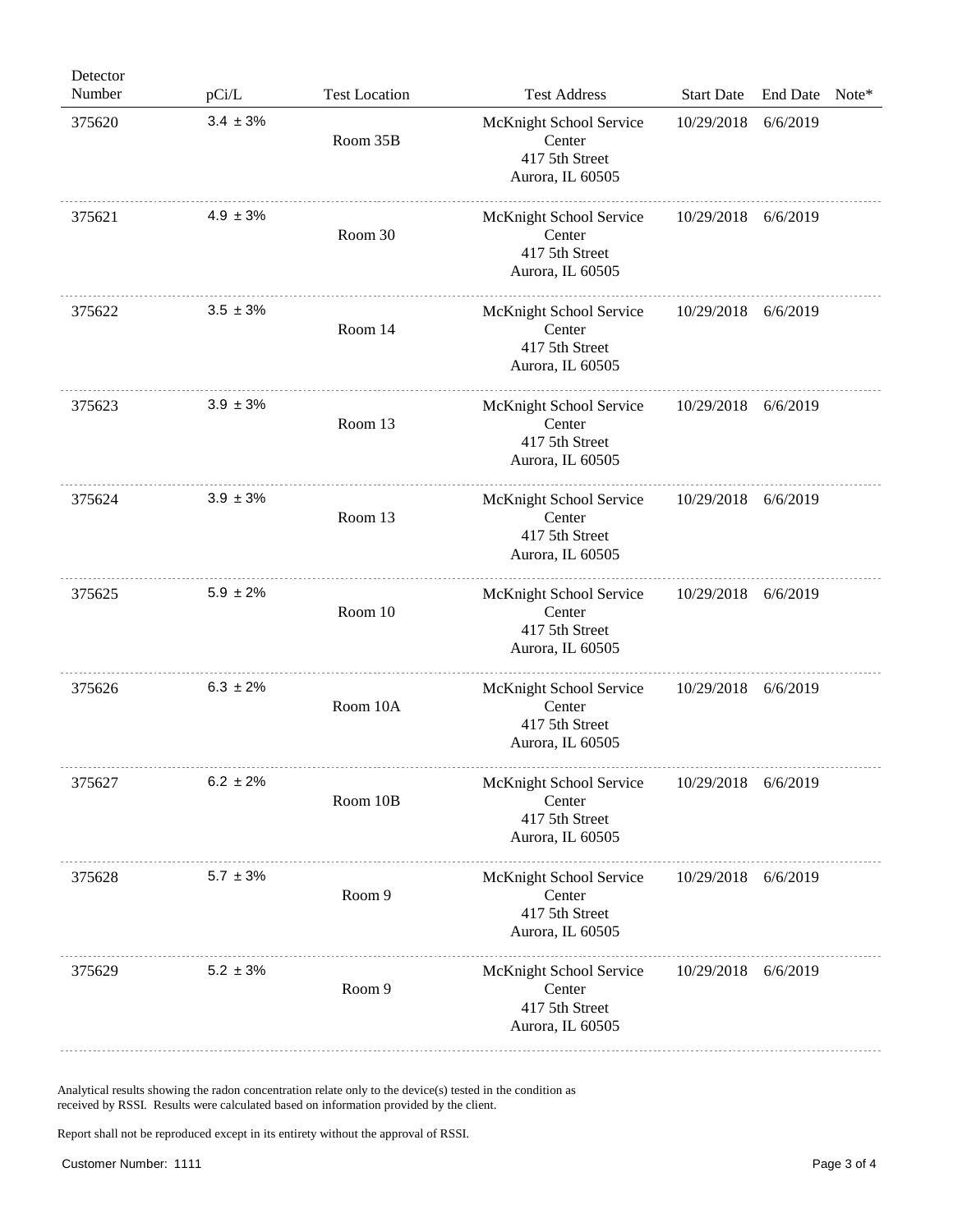| Detector |                |                      |                                                                         |                   |                 |         |
|----------|----------------|----------------------|-------------------------------------------------------------------------|-------------------|-----------------|---------|
| Number   | pCi/L          | <b>Test Location</b> | <b>Test Address</b>                                                     | <b>Start Date</b> | <b>End Date</b> | $Note*$ |
| 375633   | $3.8 \pm 3\%$  | Room 31              | McKnight School Service<br>Center<br>417 5th Street<br>Aurora, IL 60505 | 11/9/2018         | 6/6/2019        |         |
| 375634   | $5.7 \pm 3\%$  | Room 36              | McKnight School Service<br>Center<br>417 5th Street<br>Aurora, IL 60505 | 11/9/2018         | 6/6/2019        |         |
| 375635   | $3.9 \pm 3\%$  | Room 31              | McKnight School Service<br>Center<br>417 5th Street<br>Aurora, IL 60505 | 11/9/2018         | 6/6/2019        |         |
| 375638   | $0.2 \pm 12\%$ | Classroom 112        | Waldo Middle School<br>56 Jackson Street<br>Aurora, IL 60505            | 10/29/2018        | 6/6/2019        |         |
| 375639   | $0.1 \pm 12\%$ | Hallway              | Krug Elementary School<br>240 Melrose Avenue<br>Aurora, IL 60505        | 10/29/2018        | 6/6/2019        |         |
| 375647   | $0.1 \pm 13\%$ | Classroom 31         | Rollins Elementary School<br>950 Kane Street<br>Aurora, IL 60505        | 10/29/2018        | 6/6/2019        |         |
| 375650   | $0.2 \pm 12\%$ | Room 32              | McKnight School Service<br>Center<br>417 5th Street<br>Aurora, IL 60505 | 11/9/2018         | 6/6/2019        |         |
|          |                |                      |                                                                         |                   |                 |         |

Elcho Num

06/13/ 2019

Elektra Musich Analysis Date

Radon Analyst

**\*\*\*END REPORT\*\*\***

\* 1-Broken Seal, 2-Damaged Filter, 3-Loose Test Material, 4-Missing Test Material, 5-Missing End Date, 6-Missing Start Date, 7-Less Than 8 Days, 8-Past Expiration Date, 9-Missing Both Dates, NA-No applicable notes

Analytical results showing the radon concentration relate only to the device(s) tested in the condition as received by RSSI. Results were calculated based on information provided by the client.

Analyzed By: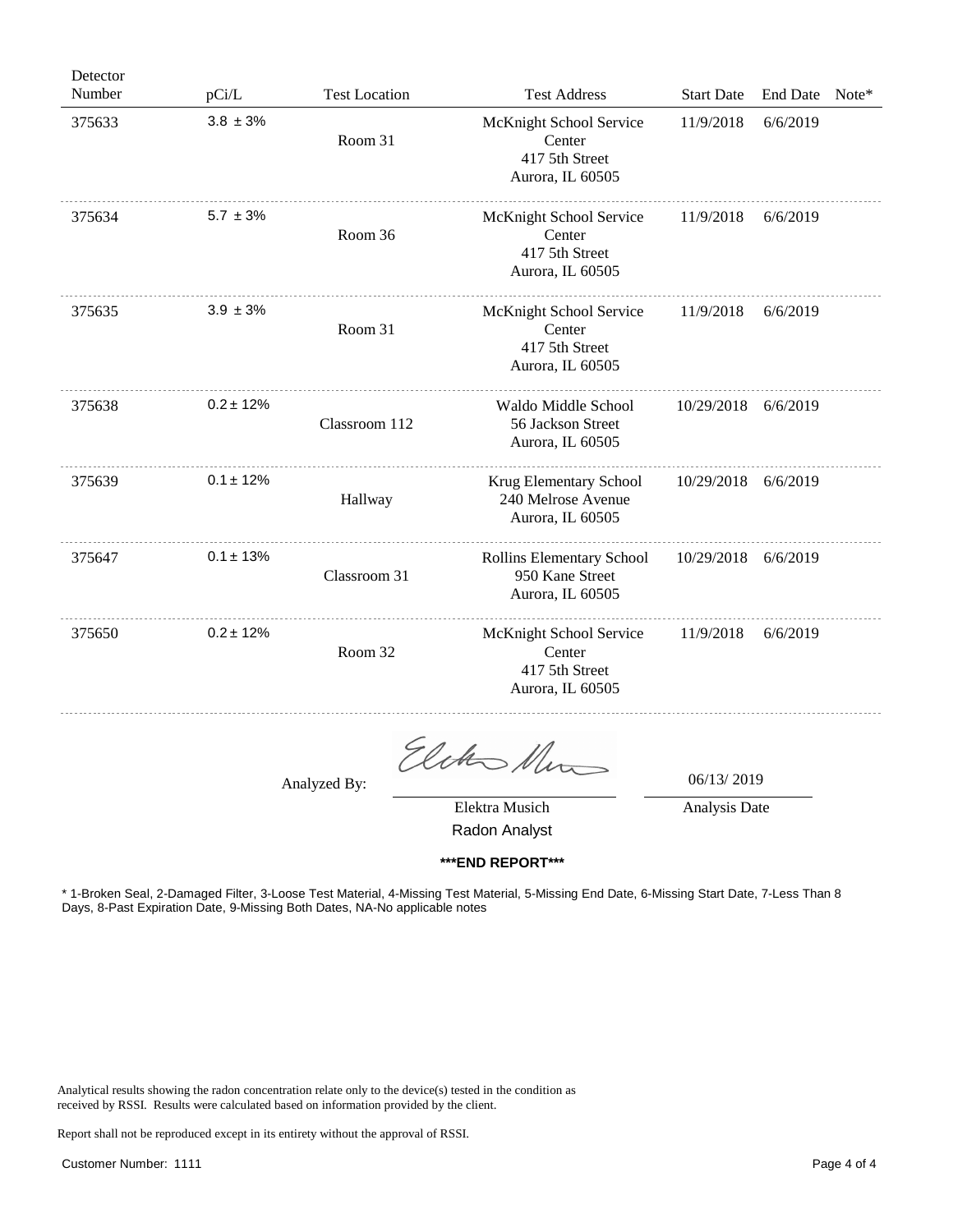# **Appendix D**

Radon Measurement Professional License